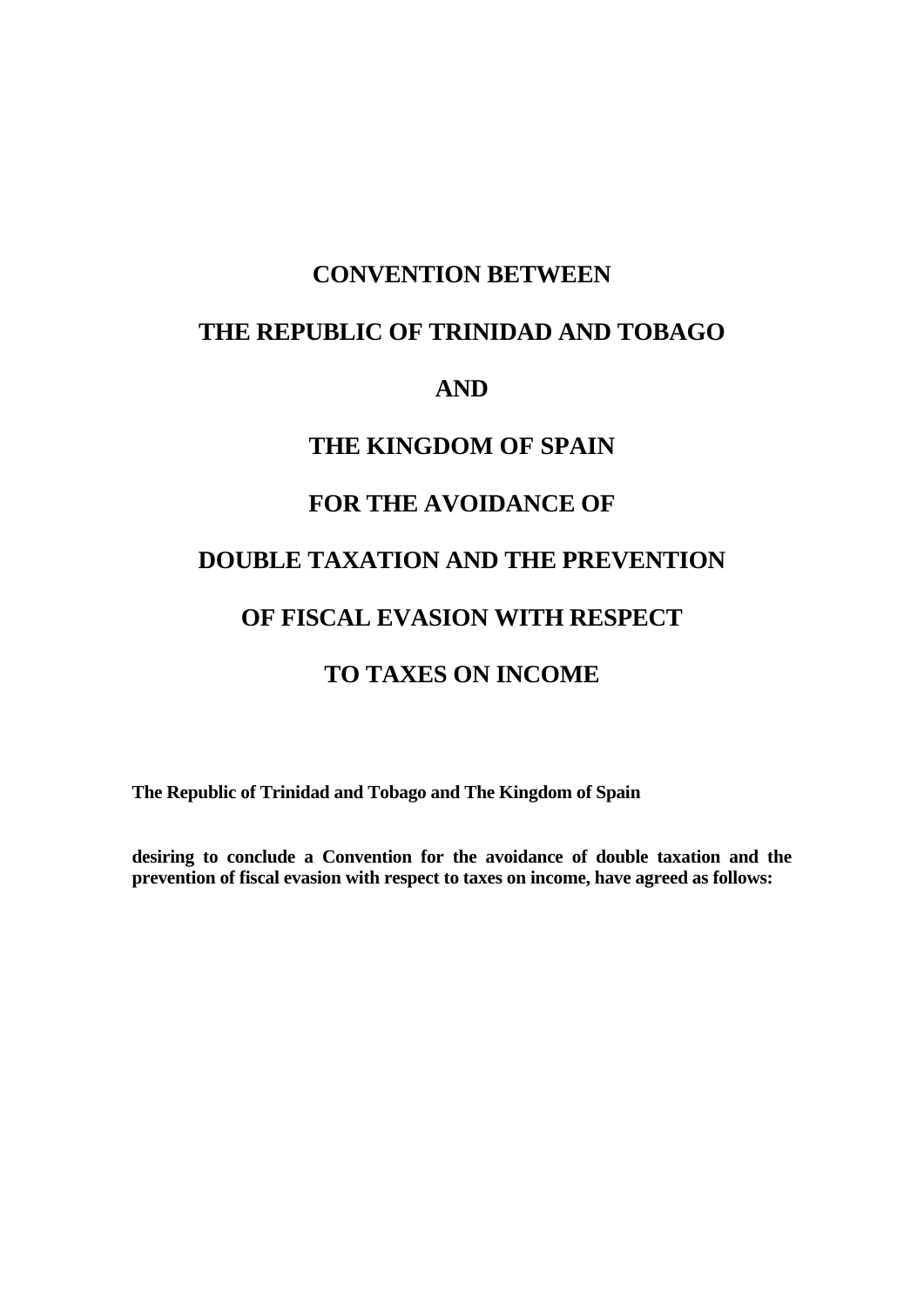#### **Chapter I SCOPE OF THE CONVENTION**

#### **Article 1 PERSONS COVERED**

 This Convention shall apply to persons who are residents of one or both of the Contracting States.

#### **Article 2 TAXES COVERED**

1. This Convention shall apply to taxes on income imposed on behalf of a Contracting State or of its political subdivisions or local authorities, irrespective of the manner in which they are levied.

2. There shall be regarded as taxes on income all taxes imposed on total income, or on elements of income, including taxes on gains from the alienation of movable or immovable property, as well as taxes on the total amounts of wages or salaries paid by enterprises.

3. The existing taxes which are the subject of this Convention are:

- a) in the case of Trinidad and Tobago:
	- (i) the corporation tax;
	- (ii) the business levy;
	- (iii) the income tax;
	- (iv) the petroleum profits tax;
	- (v) the supplemental petroleum tax; and
	- (vi) the unemployment levy,

(hereinafter referred to as "Trinidad and Tobago tax").

- b) in the case of Spain:
	- (i) the income tax on individuals;
	- (ii) the corporation tax;
	- (iii) the income tax on non residents; and
	- (iv) local taxes on income,

(hereinafter referred to as "Spanish tax").

4. The Convention shall apply also to any identical or substantially similar taxes which are imposed after the date of signature of the Convention in addition to, or in place of, the existing taxes referred to in paragraph 3. The competent authorities of the Contracting States shall notify each other of significant changes which have been made in their respective taxation laws.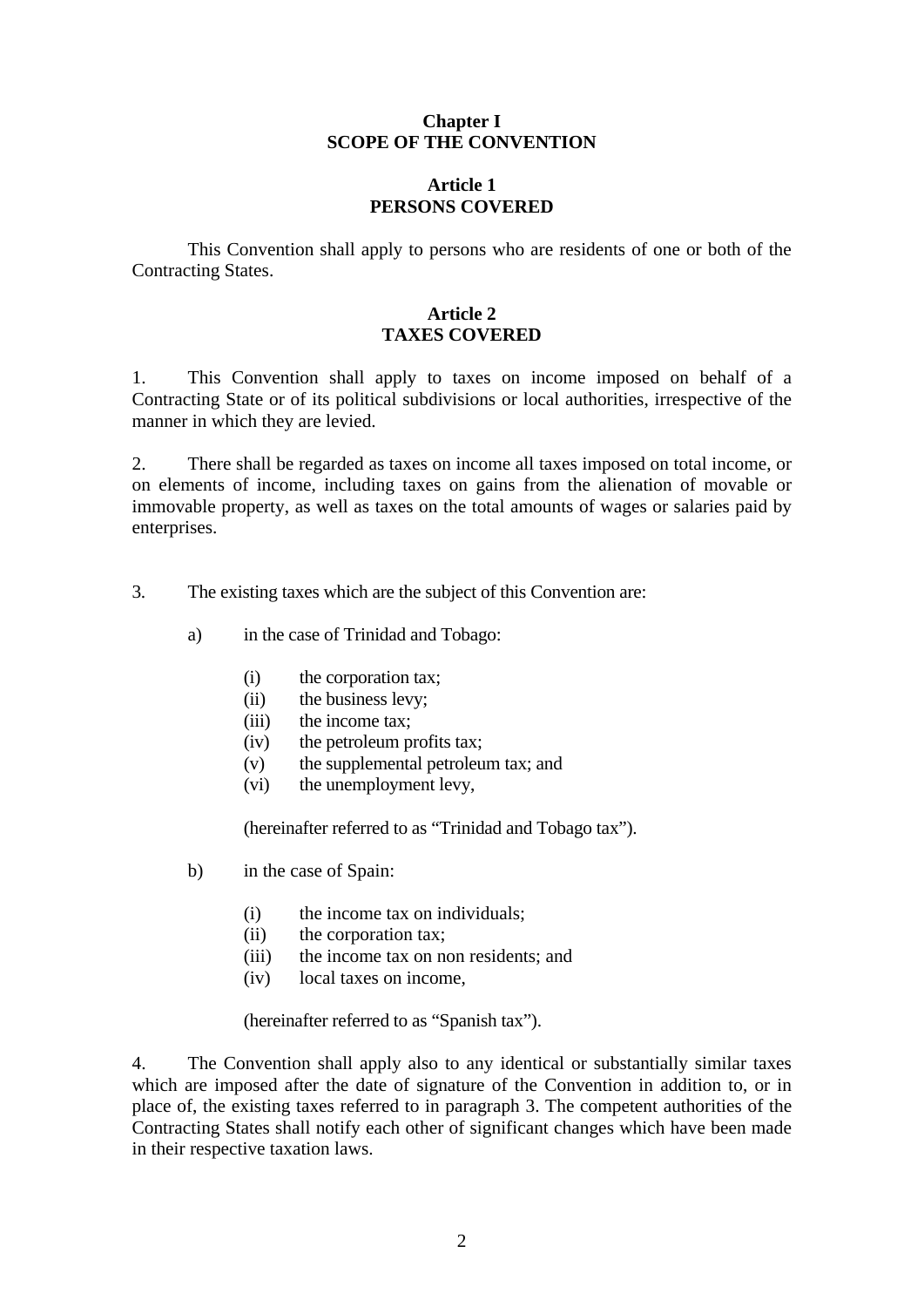## **Chapter II DEFINITIONS**

### **Article 3 GENERAL DEFINITIONS**

- 1. For the purposes of this Convention, unless the context otherwise requires:
	- a) the term "Trinidad and Tobago" means the archipelagic State of Trinidad and Tobago, comprising the several islands of the Republic of Trinidad and Tobago, its archipelagic waters, territorial sea and airspace thereof, as well as the Exclusive Economic Zone and the continental shelf beyond the territorial sea over which Trinidad and Tobago exercises sovereign rights or jurisdiction in accordance with the laws of Trinidad and Tobago and with international law;
	- b) the term "Spain" means the Kingdom of Spain and, when used in a geographical sense, means the territory of the Kingdom of Spain, including its airspace, inland waters, the territorial sea and any area outside the territorial sea and upon which, in accordance with international law and on application of its domestic legislation, the Kingdom of Spain exercises or may exercise in the future jurisdiction or sovereign rights with respect to the seabed, its subsoil and superjacent waters, and their natural resources;
	- c) the terms "a Contracting State" and "the other Contracting State" mean Spain or Trinidad and Tobago as the context requires;
	- d) the term "person" includes an individual, a company and any other body of persons;
	- e) the term "company" means any body corporate or any entity which is treated as a body corporate for tax purposes;
	- f) the term "enterprise" applies to the carrying on of any business;
	- g) the terms "enterprise of a Contracting State" and "enterprise of the other Contracting State" mean respectively an enterprise carried on by a resident of a Contracting State and an enterprise carried on by a resident of the other Contracting State;
	- h) the term "international traffic" means any transport by a ship or aircraft operated by an enterprise that has its place of effective management in a Contracting State, except when the ship or aircraft is operated solely between places in the other Contracting State;
	- i) the term "competent authority" means: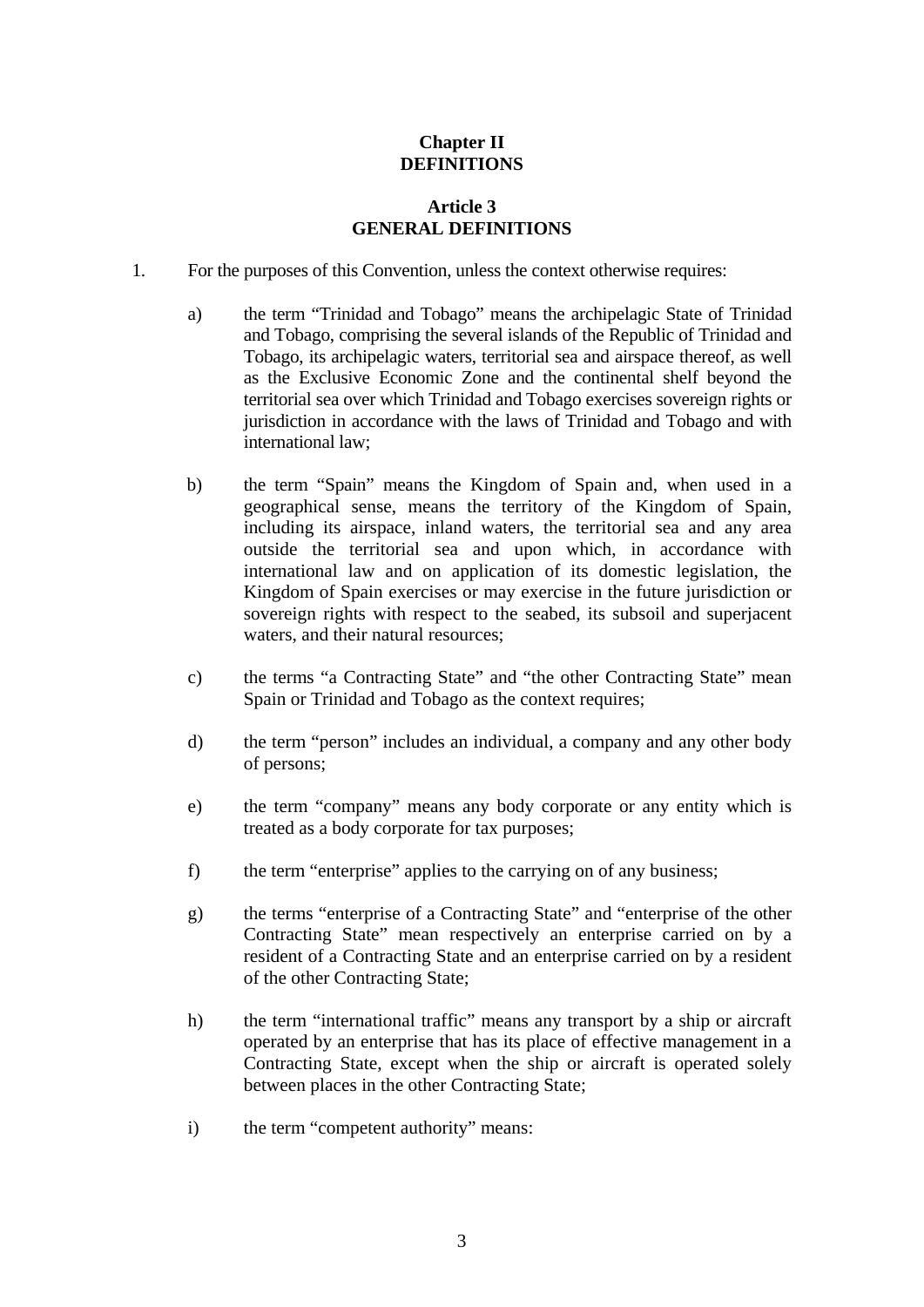- i) in the case of Trinidad and Tobago, the Minister to whom the responsibility for Finance is assigned or his authorised representative;
- ii) in the case of Spain, the Minister of Economy and Finance or his authorised representative;
- j) the term "national" means:
	- i) any individual possessing the nationality of a Contracting State;
	- ii) any legal person, partnership or association deriving its status as such from the laws in force in a Contracting State;
- k) the term "business" includes the performance of professional services and of other activities of an independent character.

2. As regards the application of the Convention at any time by a Contracting State, any term not defined therein shall, unless the context otherwise requires, have the meaning that it has at that time under the law of that State for the purposes of the taxes to which the Convention applies, any meaning under the applicable tax laws of that State prevailing over a meaning given to the term under other laws of that State.

## **Article 4 RESIDENT**

1. For the purposes of this Convention, the term "resident of a Contracting State" means any person who, under the laws of that State, is liable to tax therein by reason of his domicile, residence, place of management or any other criterion of a similar nature, and also includes that State and any political subdivision or local authority thereof. This term, however, does not include any person who is liable to tax in that State in respect only of income from sources in that State.

2. Where by reason of the provisions of paragraph 1 an individual is a resident of both Contracting States, then his status shall be determined as follows:

- a) he shall be deemed to be a resident of the State in which he has a permanent home available to him; if he has a permanent home available to him in both States, he shall be deemed to be a resident of the State with which his personal and economic relations are closer ("centre of vital interests");
- b) if the State in which he has his centre of vital interests cannot be determined, or if he has not a permanent home available to him in either State, he shall be deemed to be a resident of the State in which he has an habitual abode;
- c) if he has an habitual abode in both States or in neither of them, he shall be deemed to be a resident of the State of which he is a national;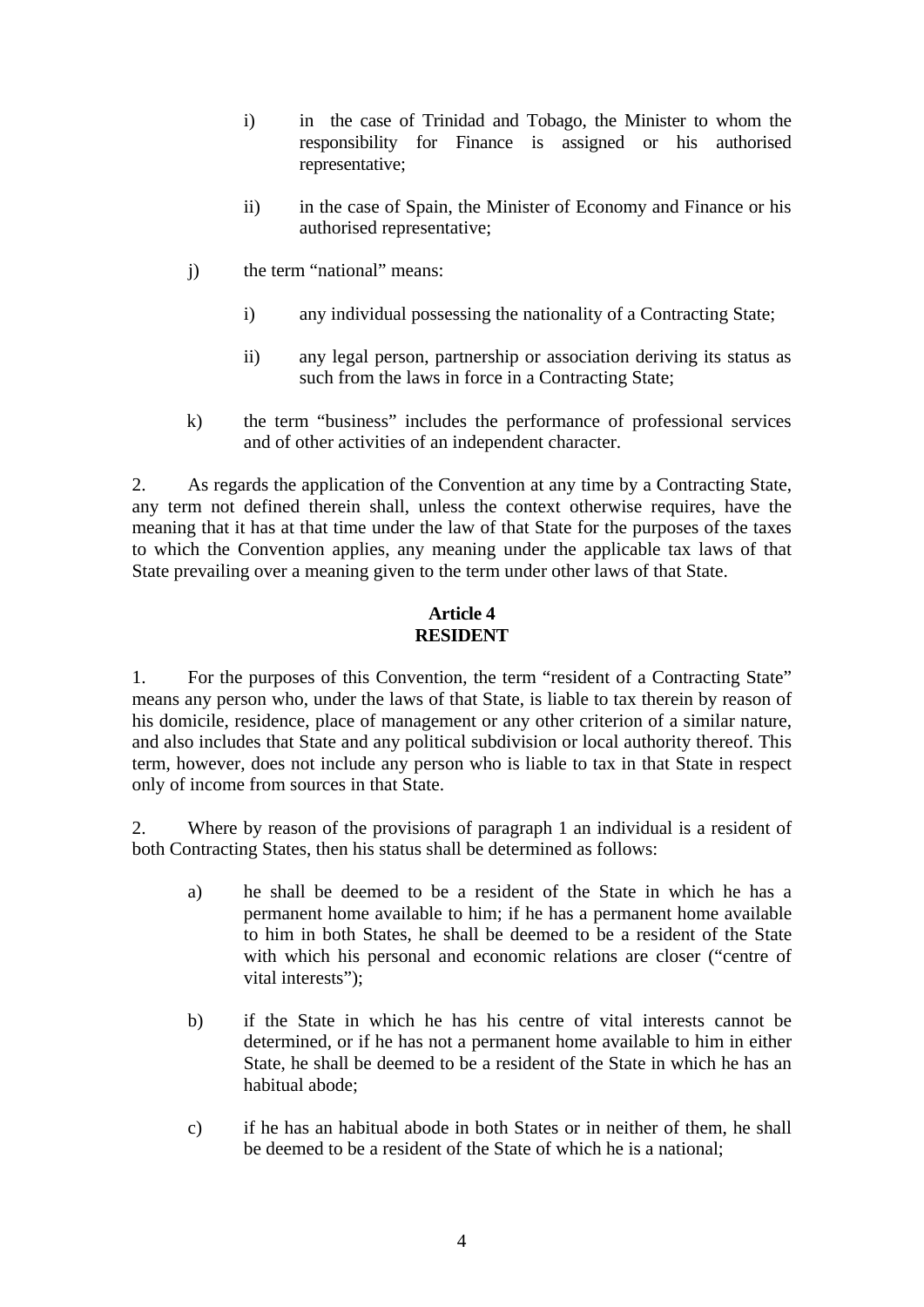d) if he is a national of both States or of neither of them, the competent authorities of the Contracting States shall settle the question by mutual agreement.

3. Where by reason of the provisions of paragraph 1 a person other than an individual is a resident of both Contracting States, then it shall be deemed to be a resident of the State in which its place of effective management is situated.

### **Article 5 PERMANENT ESTABLISHMENT**

1. For the purposes of this Convention, the term "permanent establishment" means a fixed place of business through which the business of an enterprise is wholly or partly carried on.

- 2. The term "permanent establishment" includes especially:
	- a) a place of management;
	- b) a branch;
	- c) an office;
	- d) a factory;
	- e) a workshop;
	- f) a warehouse in relation to a person in the business of providing storage facilities for others:
	- g) a store or other sales outlet;
	- h) a mine, an oil or gas well, a quarry or any other place of extraction of natural resources.
- 3. The term "permanent establishment" likewise includes:
	- a) a building site, a construction, assembly, dredging or installation project only if it lasts more than nine months;
	- b) a drilling rig or ship used for, or in connection with, the exploration or development of natural resources only if it lasts more than six months.

4. Notwithstanding the preceding provisions of this Article, the term "permanent establishment" shall be deemed not to include:

- a) the use of facilities solely for the purpose of storage, display or delivery of goods or merchandise belonging to the enterprise;
- b) the maintenance of a stock of goods or merchandise belonging to the enterprise solely for the purpose of storage, display or delivery;
- c) the maintenance of a stock of goods or merchandise belonging to the enterprise solely for the purpose of processing by another enterprise;
- d) the maintenance of a fixed place of business solely for the purpose of purchasing goods or merchandise or of collecting information, for the enterprise;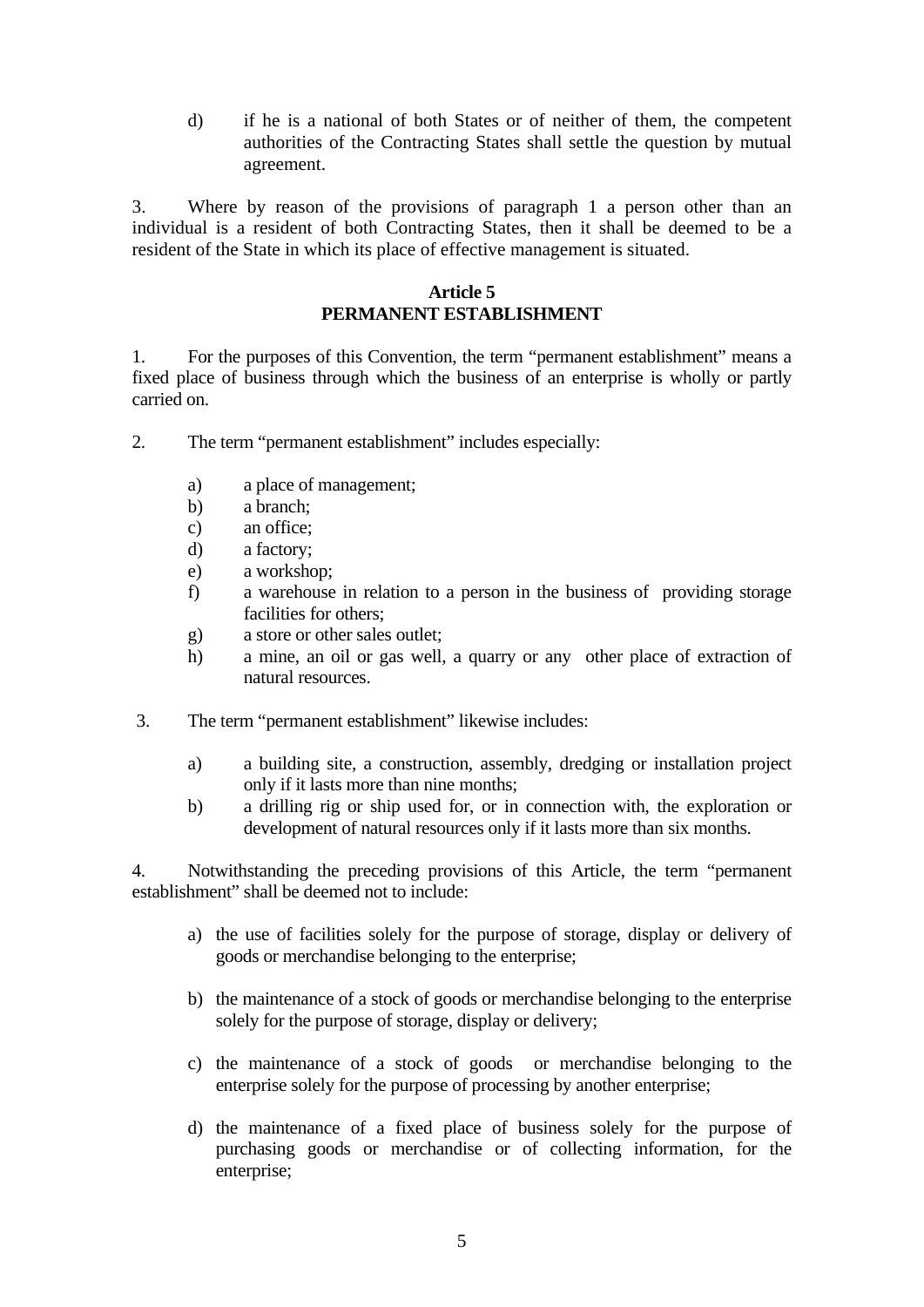- e) the maintenance of a fixed place of business solely for the purpose of carrying on, for the enterprise, any other activity of a preparatory or auxiliary character;
- f) the maintenance of a fixed place of business solely for any combination of activities mentioned in sub-paragraphs (a) to (e) provided that the overall activity of the fixed place of business resulting from this combination is of a preparatory or auxiliary character.

5. Notwithstanding the provisions of paragraphs 1 and 2, where a person - other than an agent of an independent status to whom paragraph 6 applies - is acting on behalf of an enterprise and has, and habitually exercises, in a Contracting State an authority to conclude contracts in the name of the enterprise, that enterprise shall be deemed to have a permanent establishment in that State in respect of any activities which that person undertakes for the enterprise, unless the activities of such person are limited to those mentioned in paragraph 4 which, if exercised through a fixed place of business, would not make this fixed place of business a permanent establishment under the provisions of that paragraph.

6. An enterprise shall not be deemed to have a permanent establishment in a Contracting State merely because it carries on business in that State through a broker, general commission agent or any other agent of an independent status, provided that such persons are acting in the ordinary course of their business. However, when the activities of such an agent are devoted wholly or almost wholly on behalf of that enterprise, and conditions are made or imposed between that enterprise and the agent in their commercial and financial relations which differ from those which would have been made between independent persons, he will not be considered an agent of an independent status within the meaning of this paragraph.

7. The fact that a company which is a resident of a Contracting State controls or is controlled by a company which is a resident of the other Contracting state, or which carries on business in that other State (whether through a permanent establishment or otherwise), shall not of itself constitute either company a permanent establishment of the other.

#### **Chapter III TAXATION OF INCOME**

# **Article 6 INCOME FROM IMMOVABLE PROPERTY**

1. Income derived by a resident of a Contracting State from immovable property (including income from agriculture or forestry) situated in the other Contracting State may be taxed in that other State.

2. The term "immovable property" shall have the meaning which it has under the law of the Contracting State in which the property in question is situated. The term shall in any case include property accessory to immovable property, livestock and equipment used in agriculture and forestry, rights to which the provisions of general law respecting landed property apply, usufruct of immovable property and rights to variable or fixed payments as consideration for the working of, or the right to work, mineral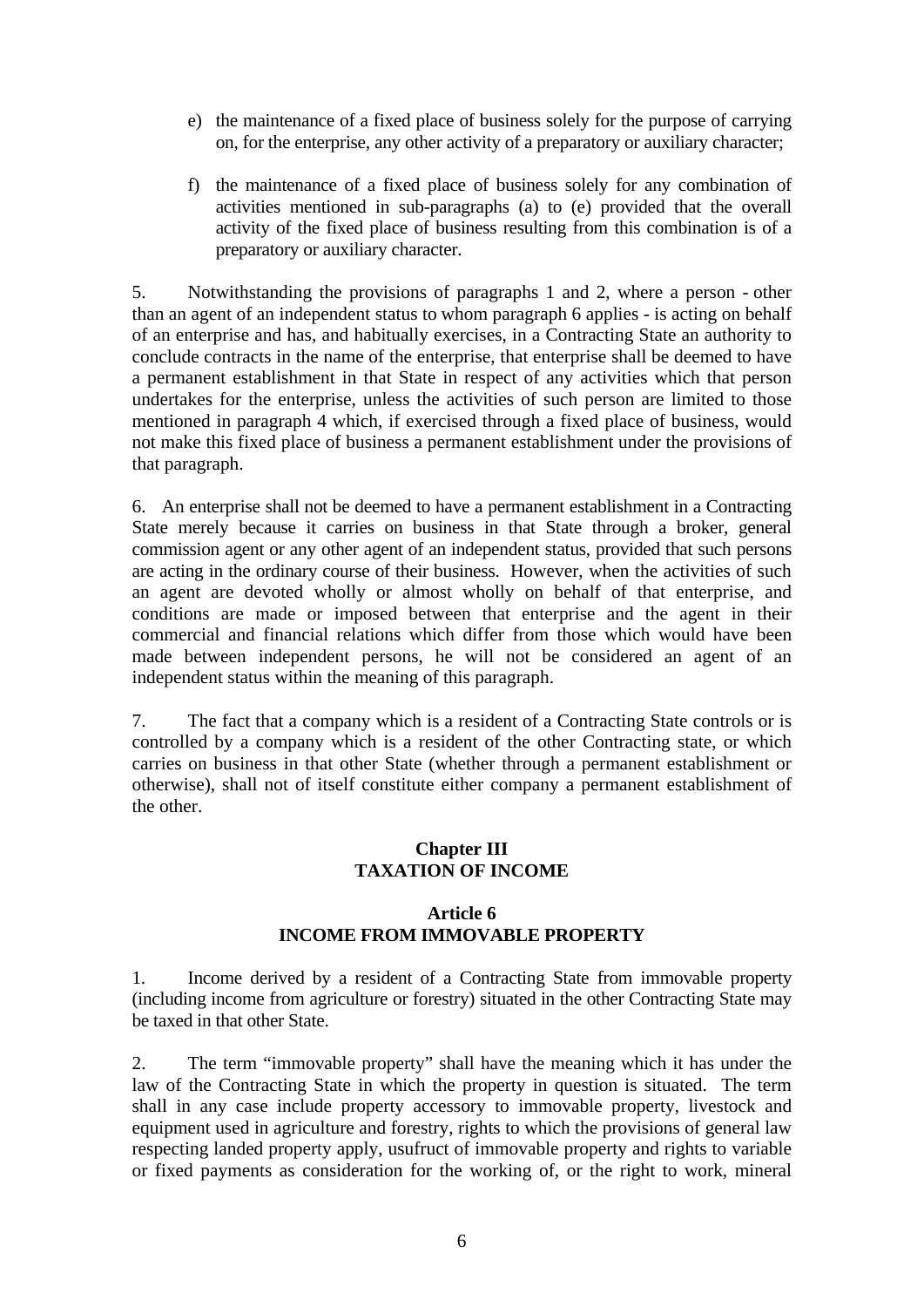deposits, sources and other natural resources; ships and aircraft shall not be regarded as immovable property.

3. The provisions of paragraph 1 shall apply to income derived from the direct use, letting or use in any other form of immovable property.

4. The provisions of paragraphs 1 and 3 shall also apply to the income from immovable property of an enterprise.

#### **Article 7 BUSINESS PROFITS**

1. The profits of an enterprise of a Contracting State shall be taxable only in that State unless the enterprise carries on business in the other Contracting State through a permanent establishment situated therein. If the enterprise carries on business as aforesaid, the profits of the enterprise may be taxed in the other State but only so much of them as is attributable to that permanent establishment.

2. Subject to the provisions of paragraph 3, where an enterprise of a Contracting State carries on business in the other Contracting State through a permanent establishment situated therein, there shall in each Contracting State be attributed to that permanent establishment the profits which it might be expected to make if it were a distinct and separate enterprise engaged in the same or similar activities under the same or similar conditions and dealing wholly independently with the enterprise of which it is a permanent establishment.

3. In determining the profits of a permanent establishment, there shall be allowed as deductions expenses which are incurred for the purposes of the business of the permanent establishment, including executive and general administrative expenses so incurred, whether in the State in which the permanent establishment is situated or elsewhere.

4. No profits shall be attributed to a permanent establishment by reason of the mere purchase by that permanent establishment of goods or merchandise for the enterprise.

5. For the purposes of the preceding paragraphs, the profits to be attributed to the permanent establishment shall be determined by the same method year by year, unless there is good and sufficient reason to the contrary.

6. Where profits include items of income which are dealt with separately in other Articles of this Convention, then the provisions of those Articles shall not be affected by the provisions of this Article.

#### **Article 8 SHIPPING AND AIR TRANSPORT**

1. Profits of an enterprise from the operation of ships or aircraft in international traffic shall be taxable only in the Contracting State in which the place of effective management of the enterprise is situated.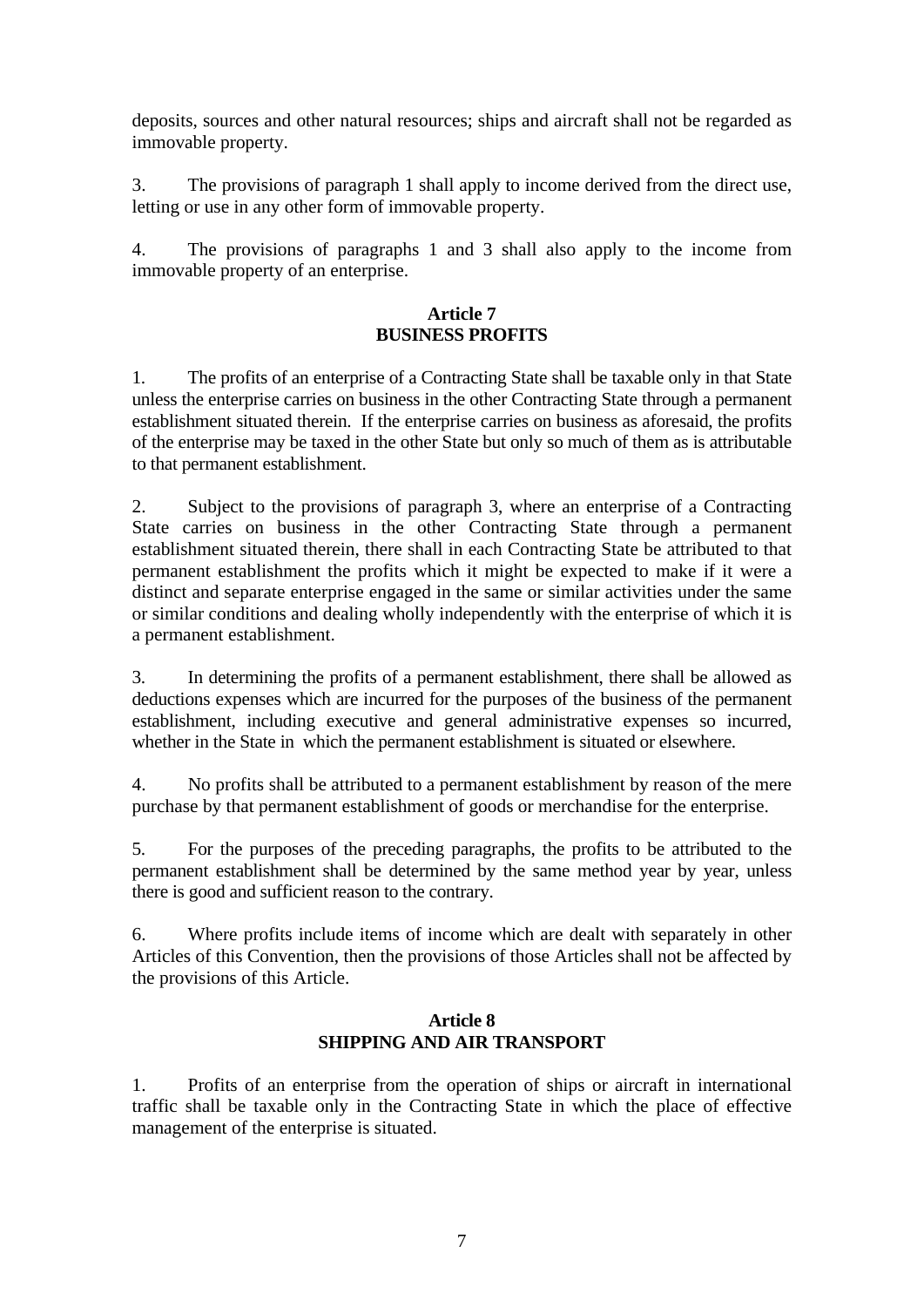2. For the purposes of this Article, the terms "profits of an enterprise from the operation of ships or aircraft" shall include profits derived from:

- a) the occasional rental of ships or aircraft on a bare-boat basis; and
- b) the use or rental of containers (including trailers and ancillary equipment used for transporting these containers),

if these activities are directly connected or ancillary to the operation of ships or aircrafts in international traffic.

3. If the place of effective management of a shipping enterprise is aboard a ship, then it shall be deemed to be situated in the Contracting State in which the home harbour of the ship is situated, or, if there is no such home harbour, in the Contracting State of which the operator of the ship is a resident.

4. The provisions of paragraph 1 also apply to profits derived from participation in a pool, a joint business or an international operating agency.

# **Article 9 ASSOCIATED ENTERPRISES**

1. Where:

- a) an enterprise of a Contracting State participates directly or indirectly in the management, control or capital of an enterprise of the other Contracting State; or
- b) the same persons participate directly or indirectly in the management, control or capital of an enterprise of one of the Contracting States and an enterprise of the other Contracting State,

 and in either case conditions are made or imposed between the two enterprises in their commercial or financial relations which differ from those which would be made between independent enterprises, then any profits which would but for those conditions have accrued to one of the enterprises, but, by reason of those conditions have not so accrued, may be included in the profits of that enterprise and taxed accordingly.

2. Where a Contracting State includes in the profits of an enterprise of that State - and taxes accordingly - profits on which an enterprise of the other State has been charged to tax in that other Contracting State and that other State agrees that the profits so included are profits which would have accrued to the enterprise of the first-mentioned State if the conditions made between the two enterprises had been those which would have been made between independent enterprises, then that other State shall make an appropriate adjustment to the amount of the tax charged therein on those profits. In determining such adjustment, due regard shall be had to the other provisions of this Convention and the competent authorities of the Contracting States shall, if necessary consult each other.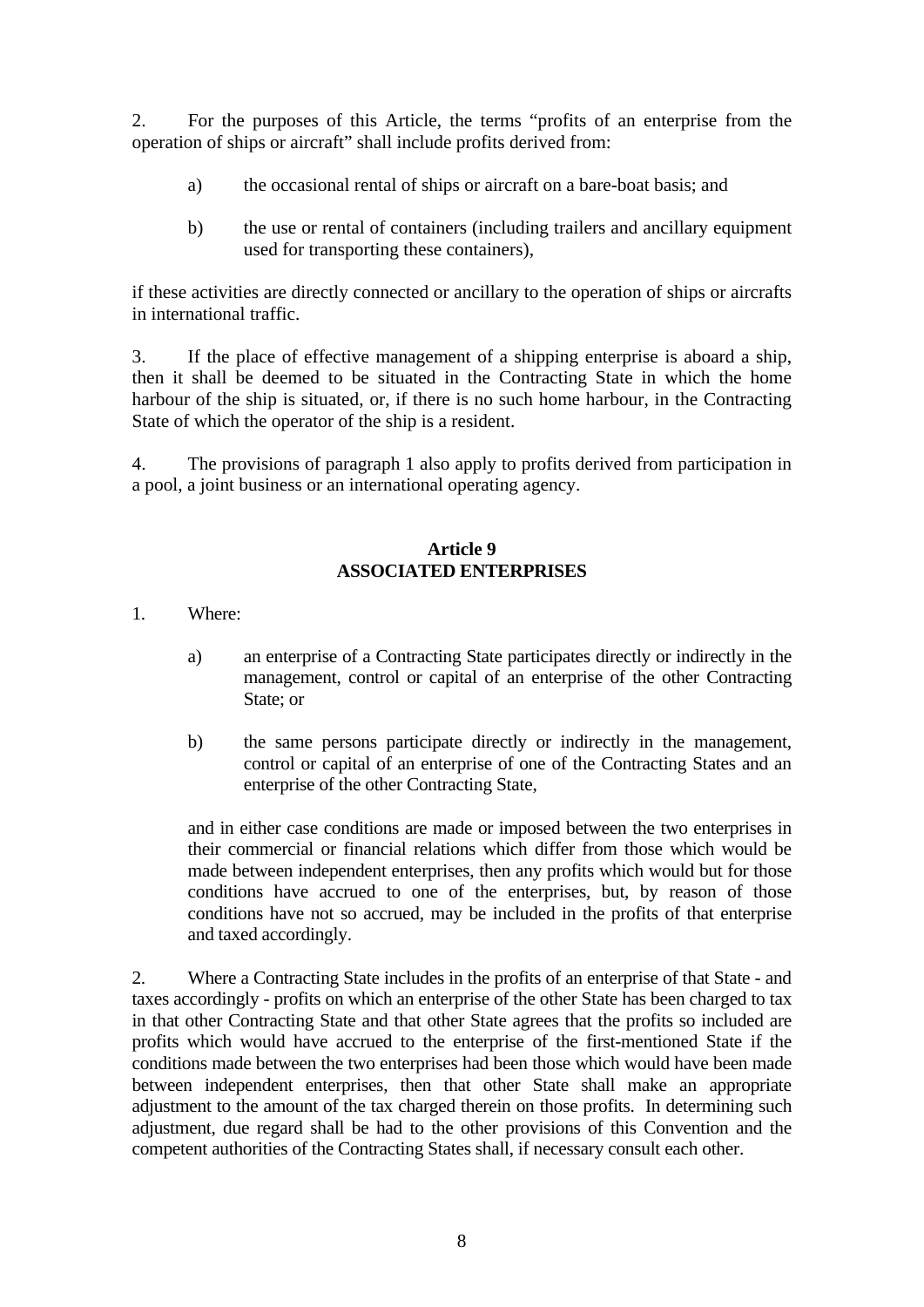# **Article 10 DIVIDENDS**

1. Dividends paid by a company which is a resident of a Contracting State to a resident of the other Contracting State may be taxed in that other State.

2. However, such dividends may also be taxed in the Contracting State of which the company paying the dividends is a resident and according to the laws of that State, but if the beneficial owner of the dividends is a resident of the other Contracting State the tax so charged shall not exceed:

- a) 0 per cent of the gross amount of the dividends if the beneficial owner is a company which holds directly at least 50 per cent of the capital of the company paying the dividends;
- b) 5 per cent of the gross amount of the dividends if the beneficial owner is a company which holds directly at least 25 per cent of the capital of the company paying the dividends;
- c) 10 per cent of the gross amount of the dividends in all other cases.

This paragraph shall not affect the taxation of the company in respect of the profits out of which the dividends are paid.

3. The term "dividends" as used in this Article means income from shares, "jouissance" shares or "jouissance" rights, mining shares, founders' shares or other rights, not being debt-claims, participating in profits, as well as income from other corporate rights which is subjected to the same taxation treatment as income from shares by the laws of the State of which the company making the distribution is a resident.

4. The provisions of paragraphs 1 and 2 shall not apply if the beneficial owner of the dividends, being a resident of a Contracting State, carries on business in the other Contracting State of which the company paying the dividends is a resident, through a permanent establishment situated therein, and the holding in respect of which the dividends are paid is effectively connected with such permanent establishment. In such case the provisions of Article 7 (Business Profits) shall apply.

5. Where a company which is a resident of a Contracting State derives profits or income from the other Contracting State, that other State may not impose any tax on the dividends paid by the company, except insofar as such dividends are paid to a resident of that other State or insofar as the holding in respect of which the dividends are paid is effectively connected with a permanent establishment situated in that other State, nor subject the company's undistributed profits to a tax on the company's undistributed profits, even if the dividends paid or the undistributed profits consist wholly or partly of profits or income arising in such other State.

6. Where a company which is a resident of a Contracting State having a permanent establishment in the other Contracting State, derives profits or income from that permanent establishment, any remittances or deemed remittances of such profits or income by the permanent establishment to the company which is a resident of the first-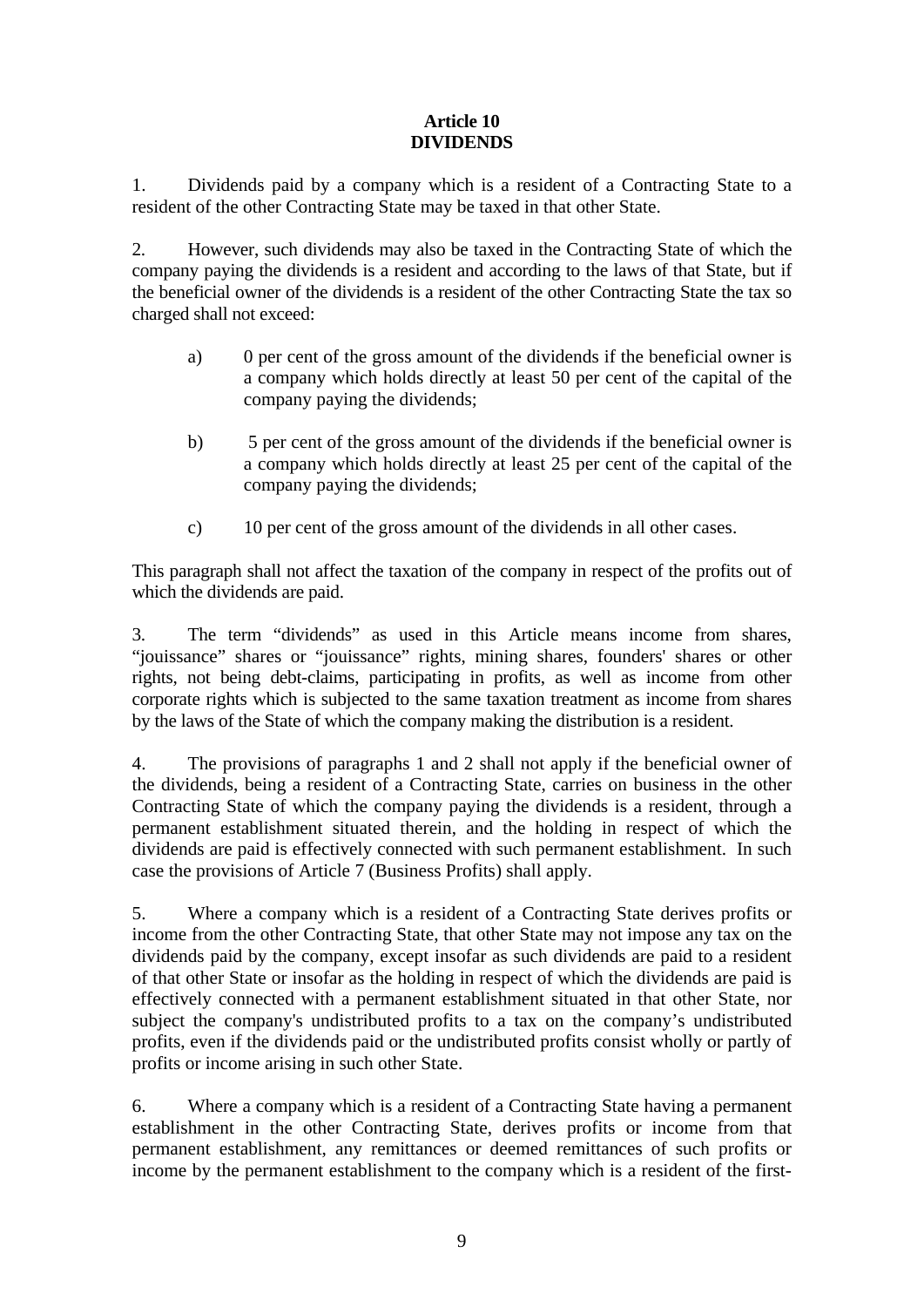mentioned Contracting State may, notwithstanding any other provision of this Convention, be taxed in accordance with the law of the other Contracting State, but the rate of tax imposed on such remittances or deemed remittances shall be 0 percent.

## **Article 11 INTEREST**

1. Interest arising in a Contracting State and paid to a resident of the other Contracting State may be taxed in that other State.

2. However, such interest may also be taxed in the Contracting State in which it arises and according to the laws of that State, but if the beneficial owner of the interest is a resident of the other Contracting State, the tax so charged shall not exceed 8 percent of the gross amount of the interest. The competent authorities of the Contracting States shall by mutual agreement settle the mode of application of this limitation.

3. Notwithstanding the provisions of paragraph 2, interest arising in a Contracting State and paid to a resident of the other Contracting State shall be taxable only in that other State if the recipient is the beneficial owner of the interest and:

- a) is that State or the central bank, a political subdivision or local authority thereof;
- b) is a financial institution created and substantially supported by that other State or a political subdivision, or local authority thereof, a pension fund that is approved for tax purposes by that State and the income of that fund is generally exempt from tax in that State, or any other institution or agency as may be mutually agreed between the Contracting States;
- c) if the interest is paid by the State in which the interest arises or by a political subdivision, a local authority or statutory body thereof;
- d) if the interest is paid in respect of a loan, debt-claim or credit that is owed to, or made, provided, guaranteed or insured by, that State or a political subdivision, local authority or export financing agency wholly owned by that other State or by a political subdivision, or local authority thereof;
- e) if the interest is paid with respect to indebtedness arising as a consequence of the sale on credit of any equipment, merchandise or service.

4. The term "interest" as used in this Article means income from debt claims of every kind, whether or not secured by mortgage and whether or not carrying a right to participate in the debtor's profits, and in particular, income from government securities and income from bonds or debentures, including premiums and prizes attaching to such securities, bonds or debentures, as well as all other income treated as income from money lent by the taxation laws of the State in which the income arises. Penalty charges for late payment shall not be regarded as interest for the purpose of this Article.

5. The provisions of paragraphs 1 and 2 shall not apply if the beneficial owner of the interest, being a resident of a Contracting State, carries on business in the other Contracting State in which the interest arises, through a permanent establishment situated therein, and the debt-claim in respect of which the interest is paid is effectively connected with such permanent establishment. In such cases the provisions of Article 7 (Business Profits) shall apply.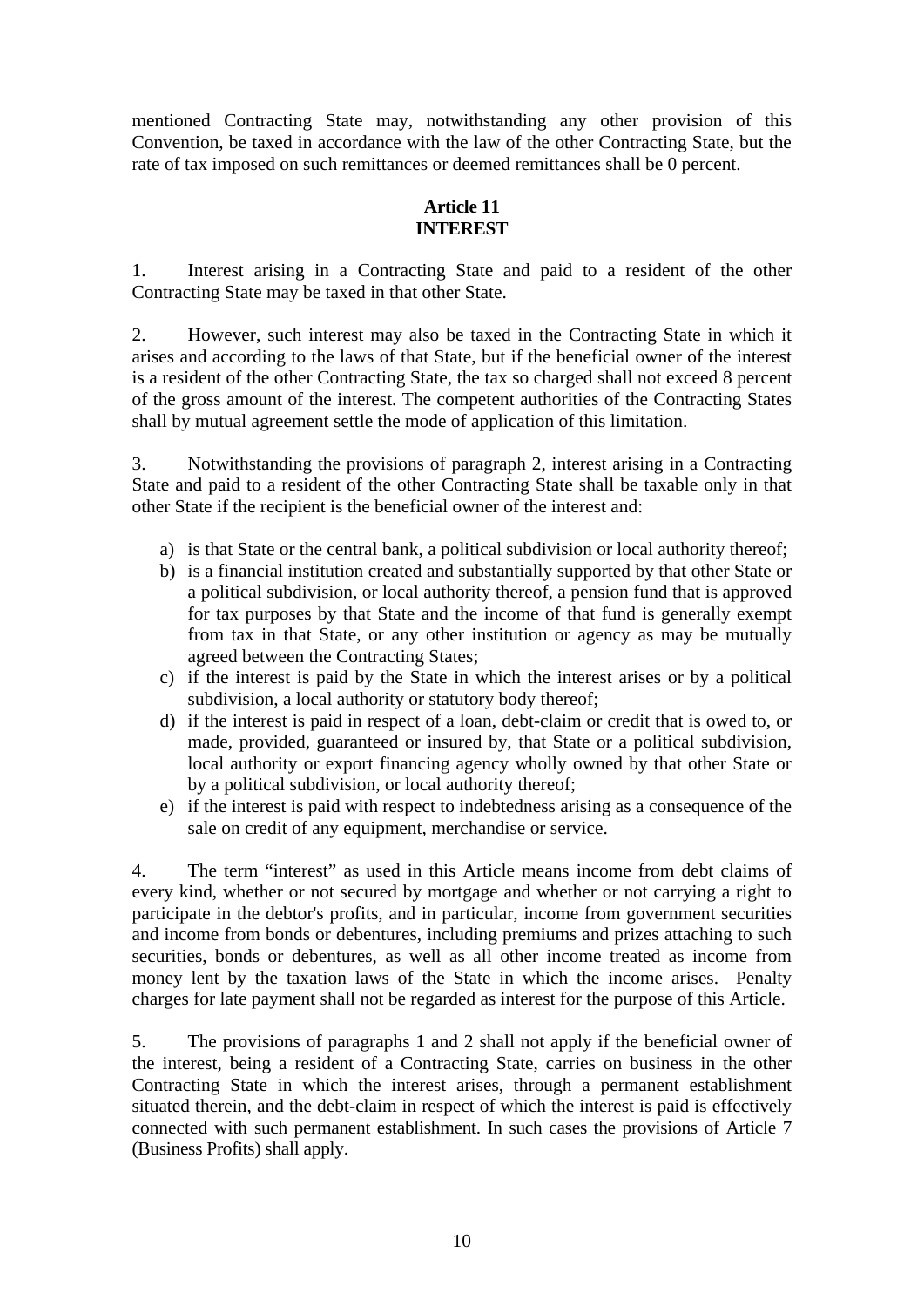6. Interest shall be deemed to arise in a Contracting State when the payer is a resident of that State. Where, however, the person paying the interest, whether he is a resident of a Contracting State or not, has in a Contracting State a permanent establishment in connection with which the indebtedness on which the interest is paid was incurred, and such interest is borne by that permanent establishment**,** then such interest shall be deemed to arise in the State in which the permanent establishment is situated.

7. Where, by reason of a special relationship between the payer and the beneficial owner or between both of them and some other person, the amount of the interest having regard to the debt-claim for which it is paid exceeds the amount which would have been agreed upon by the payer and the beneficial owner in the absence of such relationship, the provisions of this Article shall apply only to the last-mentioned amount. In such case, the excess part of the payment shall remain taxable according to the laws of each Contracting State, due regard being had to the other provisions of this Convention.

## **Article 12 ROYALTIES**

1. Royalties arising in a Contracting State and paid to a resident of the other Contracting State may be taxed in that other State.

2. However, such royalties may also be taxed in the Contracting State in which they arise and according to the laws of that State, but if the beneficial owner of the royalties is a resident of the other Contracting State, the tax so charged shall not exceed 5 percent of the gross amount of the royalties. The competent authorities of the Contracting States shall by mutual agreement settle the mode of application of this limitation.

3. The term "royalties" as used in this Article means payments of any kind received as a consideration for the use of, or the right to use, any copyright of literary, artistic or scientific work including cinematograph films and films, tapes, video tapes, or other means of transmission or reproduction of images or sound for use in connection with television or radio, any patent, trade mark, design or model, plan, secret formula or process, or for the use of or the right to use industrial, commercial or scientific equipment or for information concerning industrial, commercial or scientific experience.

4. The provisions of paragraphs 1 and 2 shall not apply if the beneficial owner of the royalties, being a resident of a Contracting State, carries on business in the other Contracting State in which the royalties arise through a permanent establishment situated therein, and the right or property in respect of which the royalties are paid is effectively connected with such permanent establishment. In such cases the provisions of Article 7 (Business Profits) shall apply.

5. Royalties shall be deemed to arise in a Contracting State when the payer is a resident of that Contracting State. Where, however, the person paying the royalties, whether he is a resident of a Contracting State or not, has in a Contracting State a permanent establishment in connection with which the liability to pay the royalties was incurred, and such royalties are borne by such permanent establishment, then such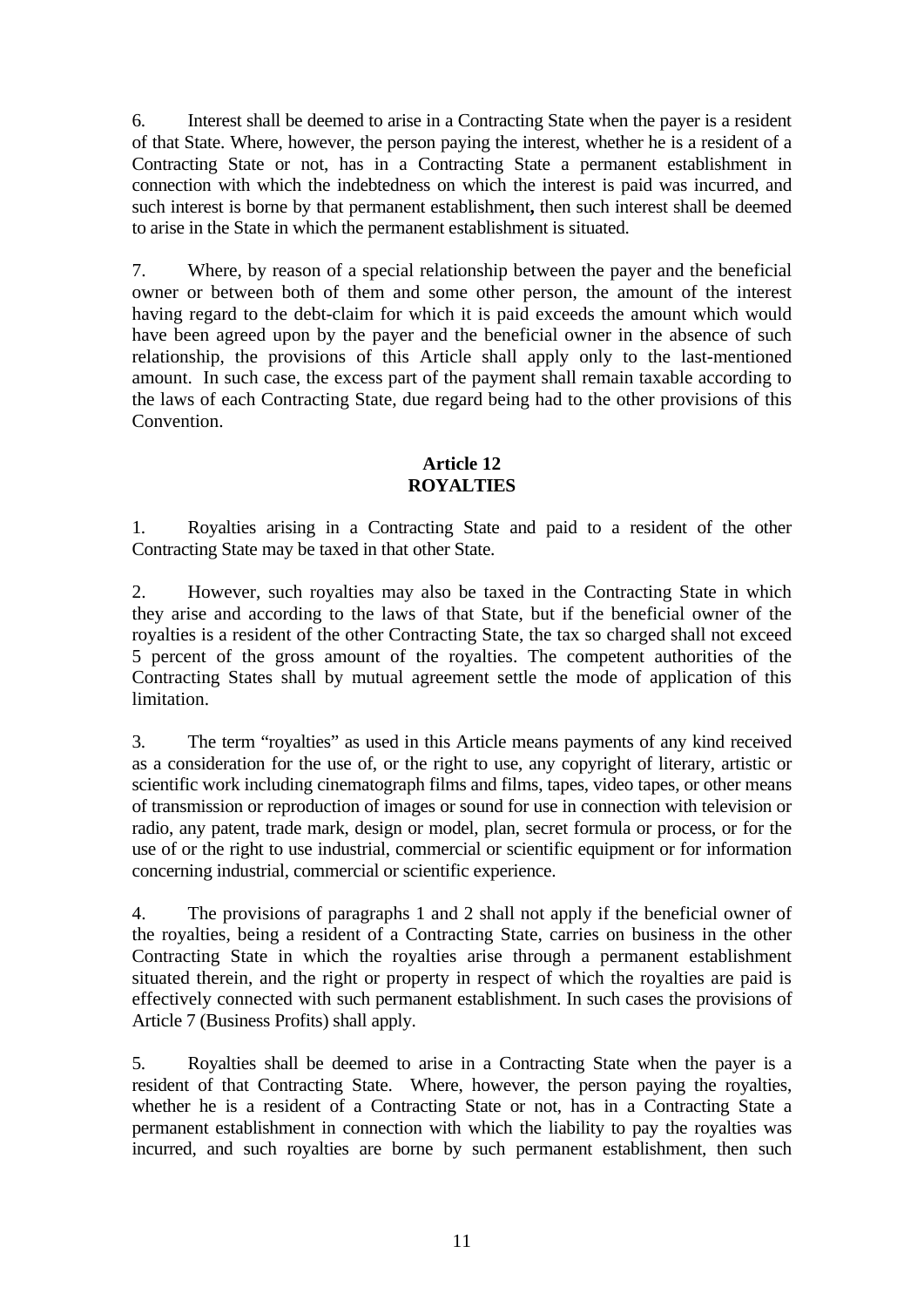royalties shall be deemed to arise in the Contracting State in which the permanent establishment is situated.

6. Where, by reason of a special relationship between the payer and the beneficial owner or between both of them and some other person, the amount of the royalties, having regard to the use, right or information for which they are paid, exceeds the amount which would have been agreed upon by the payer and the beneficial owner in the absence of such relationship, the provisions of this Article shall apply only to the last-mentioned amount. In such case, the excess part of the payments shall remain taxable according to the laws of each Contracting State, due regard being had to the other provisions of this Convention.

#### **Article 13 MANAGEMENT CHARGES**

1. Management charges arising in a Contracting State and paid to an enterprise of the other Contracting State may be taxed in that other State.

2. However, such management charges may also be taxed in the Contracting State in which they arise and according to the laws of that State, but the tax so charged shall not exceed 5 percent of the gross amount of the charges.

3. The term "management charges" as used in this Article means charges made for the provision of management services, head office charges, foreign research and development fees and other shared costs charged by the head office and charges made for the provision of personal or professional services and technical skills.

4. The provisions of paragraphs 1 and 2 shall not apply if the enterprise which derives the management charges, being an enterprise of a Contracting State, carries on business in the other Contracting State in which the management charges arise, through a permanent establishment situated therein and the management charges are effectively connected with such a permanent establishment. In such cases the provisions of Article 7 (Business Profits) shall apply.

5. Management charges, wherever incurred, shall be deemed to arise in the Contracting State where the enterprise paying the charges is resident. Where the management charges are borne by a permanent establishment, then such management charges, wherever incurred, are deemed to arise in the Contracting State where the permanent establishment is situated.

6. Where by reason of a special relationship between the payer and the recipient, or between both of them and some other person, the amount of the management charges, having regard to the services for which they are paid, exceeds the amount which would have been agreed upon by the payer and the recipient in the absence of such relationship, the provisions of this Article shall apply only to the last-mentioned amount. In such case, the excess part of the payments shall remain taxable according to the laws of each Contracting State, due regard being had to the other provisions of this Convention.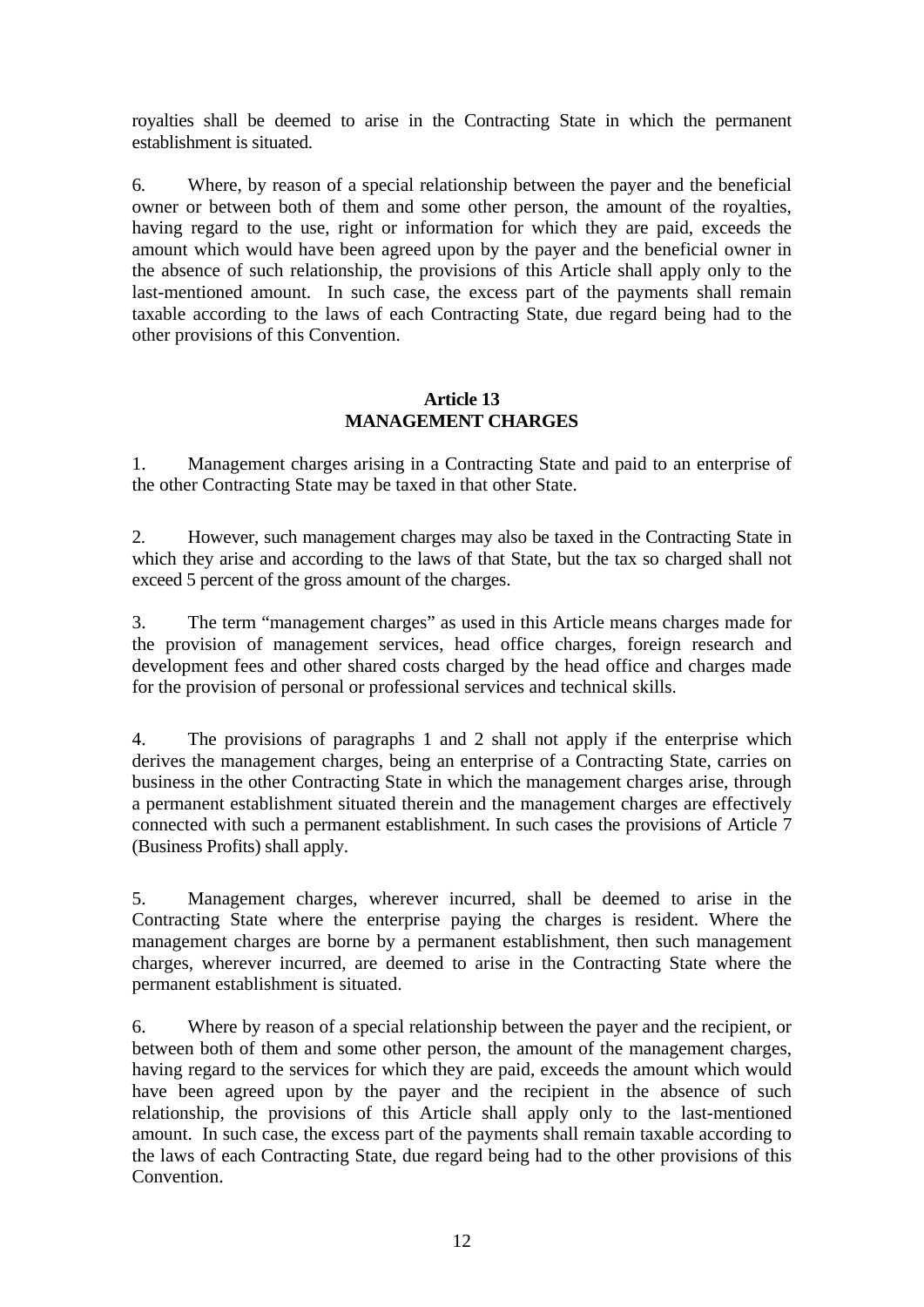### **Article 14**

#### **CAPITAL GAINS**

1. Gains derived by a resident of a Contracting State from the alienation of immovable property referred to in Article 6 (Income from Immovable Property) and situated in the other Contracting State may be taxed in that other State.

2. Gains from the alienation of movable property forming part of the business property of a permanent establishment which an enterprise of a Contracting State has in the other Contracting State including such gains from the alienation of such a permanent establishment (alone or with the whole enterprise) may be taxed in that other Contracting State.

3. Gains from the alienation of ships or aircraft operated in international traffic or movable property pertaining to the operation of such ships or aircraft shall be taxable only in the Contracting State in which the place of effective management of the enterprise is situated.

4. Gains derived by a resident of a Contracting State from the alienation of shares or comparable interests deriving more than 50% of their value directly or indirectly from immovable property situated in the other Contracting State may be taxed in that other State.

5. Gains from the alienation of any property other than that referred to in paragraphs 1, 2, 3 and 4 shall be taxable only in the Contracting State of which the alienator is a resident.

#### **Article 15 INCOME FROM EMPLOYMENT**

1. Subject to the provisions of Articles 16 (Directors' Fees), 18 (Pensions), 19 (Government Service) and 21 (Teaching and Research), salaries, wages and other similar remuneration derived by a resident of a Contracting State in respect of an employment shall be taxable only in that State unless the employment is exercised in the other Contracting State. If the employment is so exercised, such remuneration as is derived therefrom may be taxed in that other State.

2. Notwithstanding the provisions of paragraph 1, remuneration derived by a resident of a Contracting State in respect of an employment exercised in the other Contracting State shall be taxable only in the first-mentioned State if:

- a) the recipient is present in the other State for a period or periods not exceeding in the aggregate 183 days in any twelve month period commencing or ending in the fiscal year concerned; and
- b) the remuneration is paid by, or on behalf of, an employer who is not a resident of the other State; and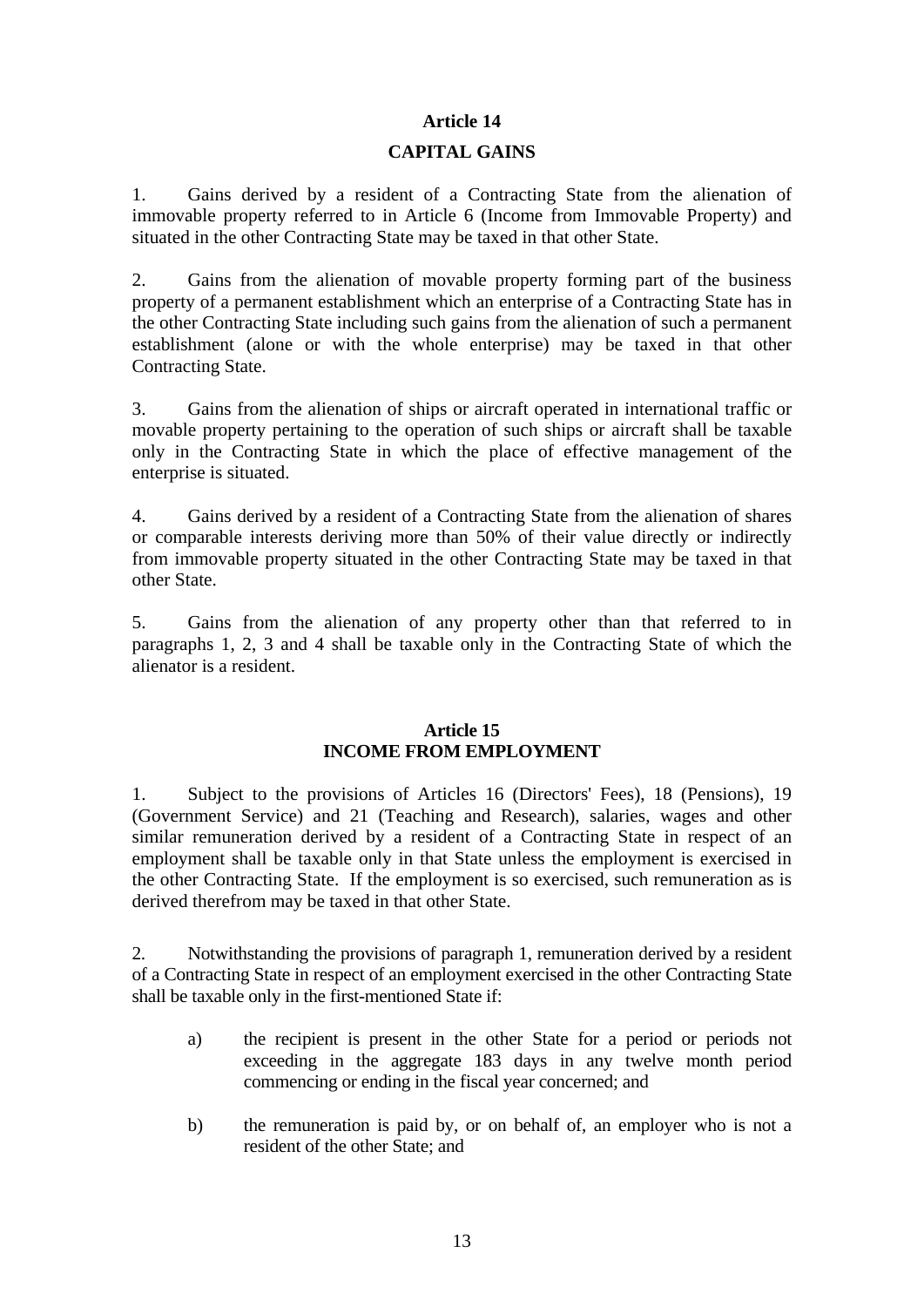c) the remuneration is not borne by a permanent establishment which the employer has in the other State.

3. Notwithstanding the preceding provisions of this Article, remuneration derived in respect of an employment exercised aboard a ship or aircraft operated in international traffic, may be taxed in the Contracting State in which the place of effective management of the enterprise is situated.

#### **Article 16 DIRECTORS' FEES**

 Directors' fees and other similar payments derived by a resident of a Contracting State in his capacity as a member of the Board of Directors of a company which is a resident of the other Contracting State may be taxed in that other State.

#### **Article 17 ARTISTES AND SPORTSPERSONS**

1. Notwithstanding the provisions of Articles 7 (Business Profits) and 15 (Income from Employment) income derived by a resident of a Contracting State as an entertainer, such as theatre, motion picture, radio or television artiste, or a musician, or as a sportsperson, from his personal activities as such exercised in the other Contracting State, may be taxed in that other State.

2. Where income in respect of personal activities exercised by an entertainer or a sportsperson in his capacity as such accrues not to the entertainer or sportsperson but to another person, that income may, notwithstanding the provisions of Articles 7 (Business Profits) and 15 (Income from Employment)**,** be taxed in the Contracting State in which the activities of the entertainer or sportsperson are exercised.

3. The provisions of paragraphs 1 and 2, shall not apply if the activities exercised by an entertainer or a sportsperson in a Contracting State are supported wholly or substantially from public funds of the other Contracting State, or a political subdivision or local authority thereof, within the framework of a cultural or sports exchange programs approved by both Contracting States. In such a case, the income derived from those activities may only be taxed in the other Contracting State.

#### **Article 18 PENSIONS**

Subject to the provisions of paragraph 2 of Article 19 (Government Service), pensions and other similar remuneration paid to a resident of a Contracting State in consideration of past employment shall be taxable only in that State.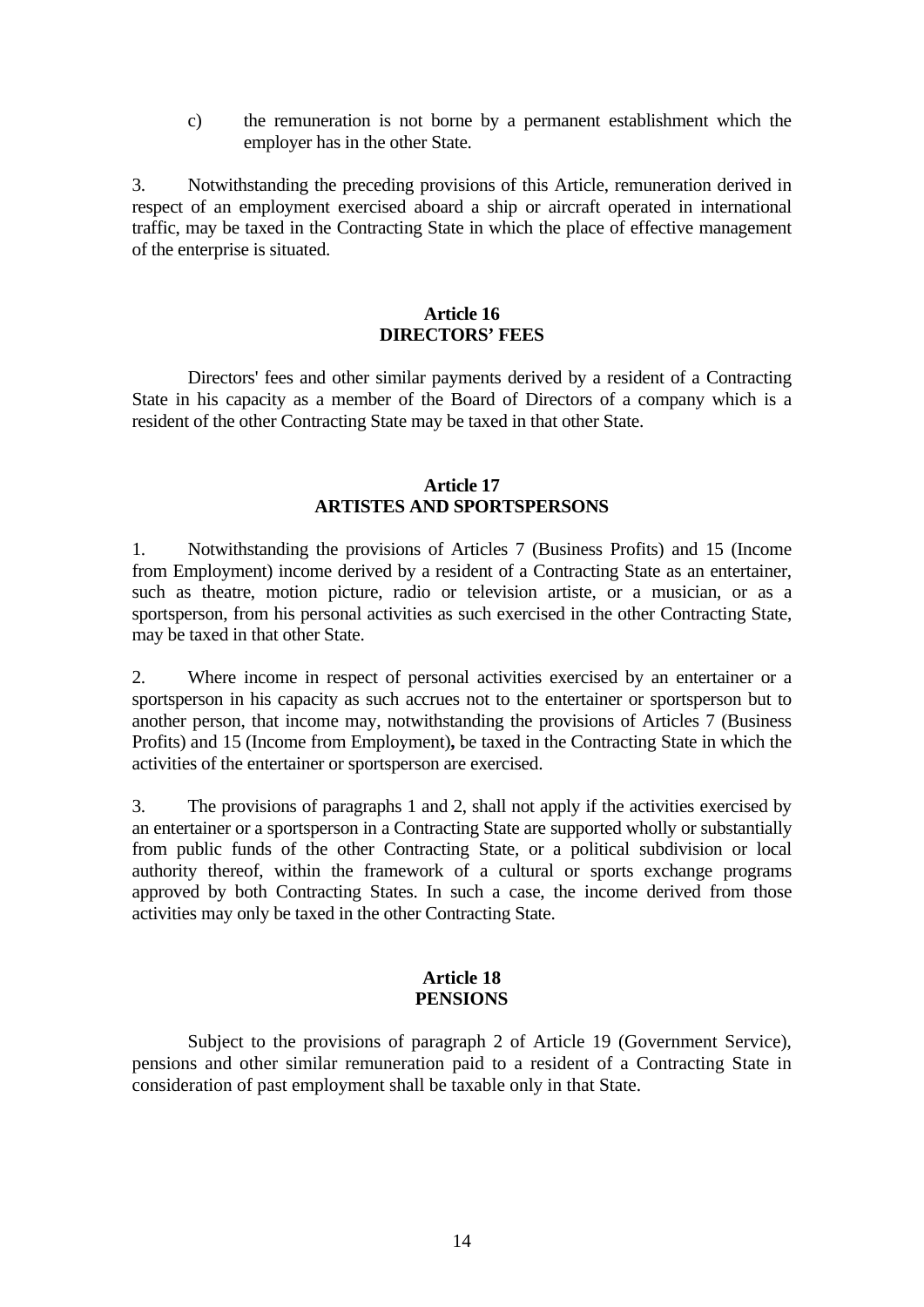#### **Article 19 GOVERNMENT SERVICE**

1.

2.

a) Salaries, wages and other similar remuneration, paid by a Contracting State or a political subdivision or a local authority thereof to an individual in respect of services rendered to that State or subdivision or authority shall be taxable only in that State.

- b) However, such salaries, wages and other similar remuneration shall be taxable only in the other Contracting State if the services are rendered in that State and the individual is a resident of that State who:
	- (i) is a national of that State; or
	- (ii) did not become a resident of that State solely for the purpose of rendering the services.
- a) Notwithstanding the provisions of paragraph 1 of this Article, pensions and other similar remuneration paid by, or out of funds created by, a Contracting State or a political subdivision or a local authority thereof to an individual in respect of services rendered to that State or subdivision or authority shall be taxable only in that State.
- b) However, such pensions and other similar remuneration shall be taxable only in the other Contracting State if the individual is a resident of, and a national of, that State.

3. The provisions of Articles 15 (Income from Employment), 16 (Directors' Fees), 17 (Artistes and Sportspersons), and 18 (Pensions), shall apply to salaries, wages and other similar remuneration, and to pensions in respect of services rendered in connection with a business carried on by a Contracting State or a political subdivision or a local authority thereof.

#### **Article 20 STUDENTS**

Payments which a student or business apprentice who is or was immediately before visiting a Contracting State a resident of the other Contracting State and who is present in the first-mentioned State solely for the purpose of his education or training receives for the purpose of his maintenance, education or training shall not be taxed in that State, provided that such payments arise from sources outside that State.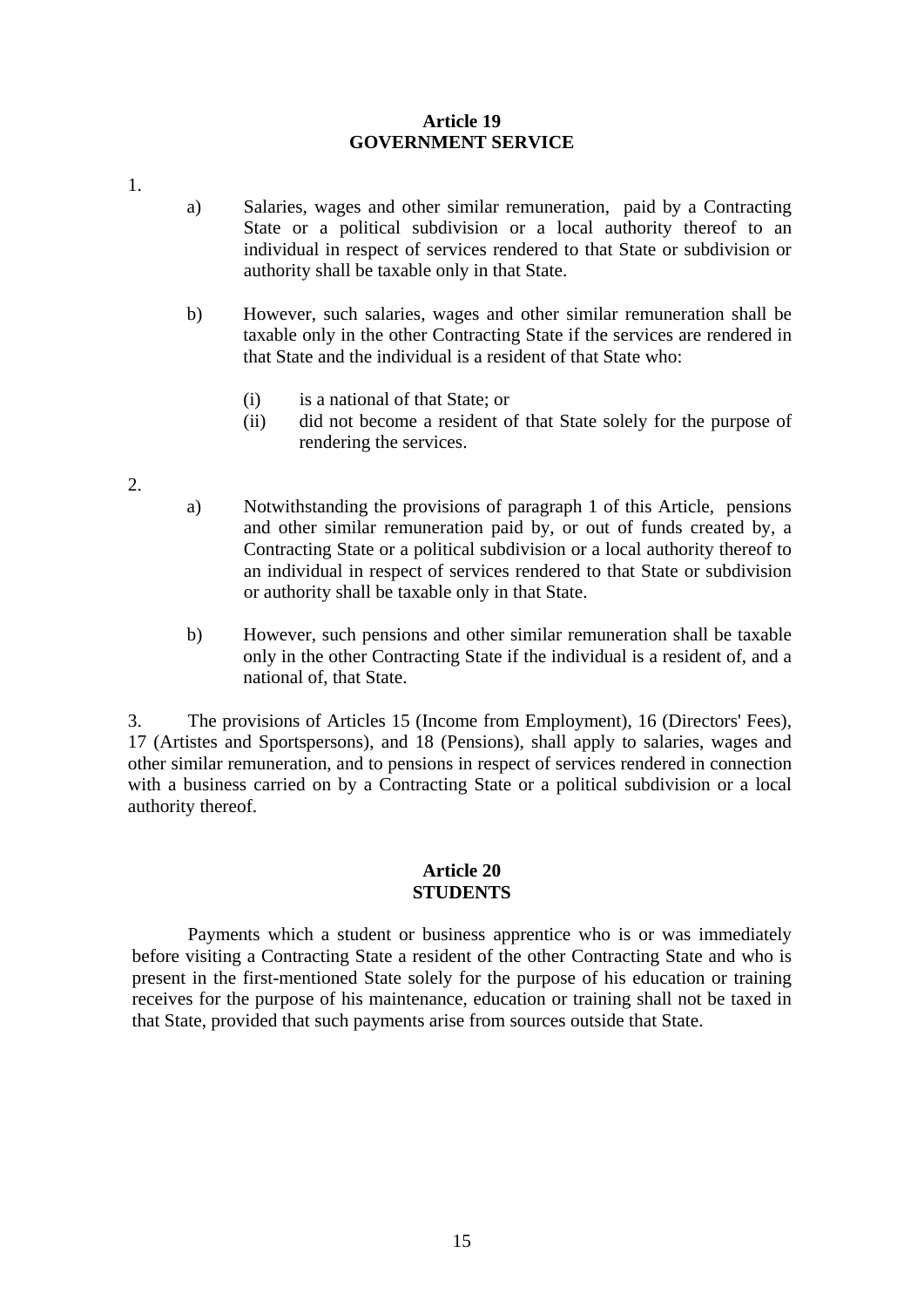# **Article 21 TEACHING AND RESEARCH**

1. An individual who is or was a resident of a Contracting State at the beginning of his visit to the other Contracting State and who, at the invitation of the Government of that other Contacting State or of a university or other educational institution situated in that other Contracting State and approved by the appropriate educational authority of that other Contracting State visits that other Contracting State for a period not exceeding two years for the primary purpose of teaching or research at such university or other educational institution shall be exempt from tax by that other Contracting State on his income from personal services for teaching or research at such university or other educational institution for a period not exceeding two years from the date of his arrival in that other Contracting State.

2. The exemption granted under paragraph 1 shall not apply to income from research if such research is undertaken not in the public interest but primarily for the private benefit of a specific person or specific persons.

## **Article 22 OTHER INCOME**

1. Items of income of a resident of a Contracting State, wherever arising, not dealt with in the foregoing Articles of this Convention shall be taxable only in that State.

2. The provisions of paragraph 1 shall not apply to income, other than income from immovable property as defined in paragraph 2 of Article 6 (Income from Immovable Property), if the recipient of such income, being a resident of a Contracting State, carries on business in the other Contracting State through a permanent establishment situated therein and the right or property in respect of which the income is paid is effectively connected with such permanent establishment. In such case the provisions of Article 7 (Business Profits) shall apply.

# **Chapter IV METHODS FOR ELIMINATION OF DOUBLE TAXATION**

# **Article 23 ELIMINATION OF DOUBLE TAXATION**

- 1. In the case of Trinidad and Tobago, double taxation shall be avoided as follows:
	- a) Subject to the provisions of the laws of Trinidad and Tobago regarding the allowance of a credit against Trinidad and Tobago tax of tax payable in a territory outside Trinidad and Tobago (which shall not affect the general principle hereof):
		- (i) Spanish tax payable under the laws of Spain and in accordance with this Convention, whether directly by deduction on profits or income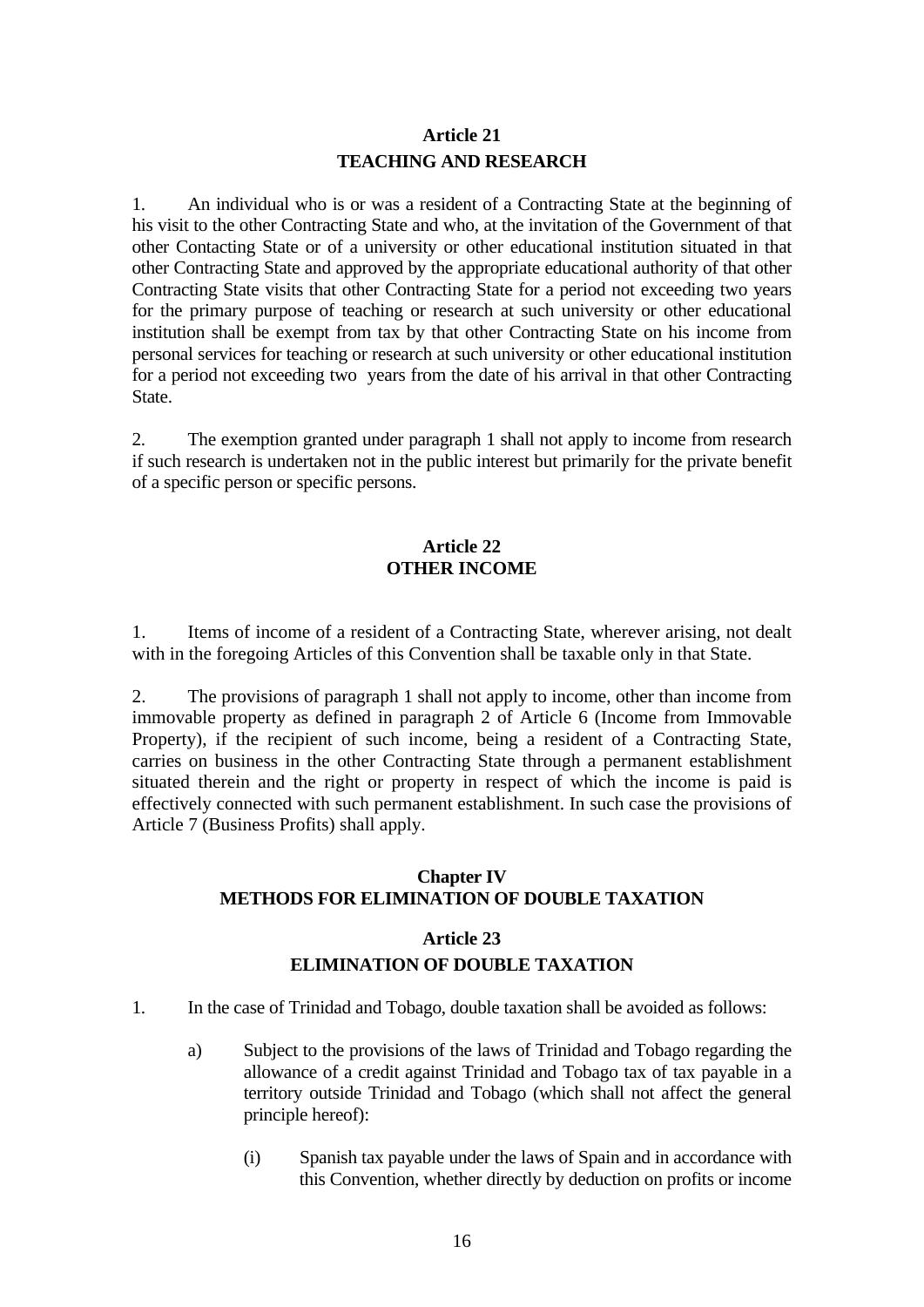from sources within Spain (excluding, in the case of a dividend, tax payable in respect of the profits out of which the dividend is paid) shall be allowed as a credit against any Trinidad and Tobago tax computed by reference to the same profits or income by reference to which the Spanish tax is computed;

- (ii) in the case of a dividend paid by a company which is a resident of Spain to a company which is a resident of Trinidad and Tobago and which controls directly or indirectly at least 25 percent of the voting power in the company paying the dividends the credit shall take into account, in addition to any Spanish tax creditable under (a) (i) the Spanish tax payable by the company paying the dividends in respect of the profits out of which such dividend is paid.
- b) The credit, however, shall in no case exceed that part of the tax, as computed before the credit is given, which is appropriate to the income which may be taxed in Spain.

2. In the case of Spain, double taxation shall be avoided following either the provisions of its internal legislation or the following provisions in accordance with the internal legislation of Spain:

- a) Where a resident of Spain derives income which, in accordance with the provisions of this Convention, may be taxed in Trinidad and Tobago, Spain shall allow:
	- (i) as a deduction from the tax on the income of that resident, an amount equal to the income tax paid in Trinidad and Tobago;
	- (ii) the deduction of the underlying corporation tax shall be given in accordance with the internal legislation of Spain.

Such deduction shall not, however, exceed that part of the income tax as computed before the deduction is given, which is attributable, as the case may be, to the income which may be taxed in Trinidad and Tobago.

b) Where in accordance with any provision of the Convention income derived by a resident of Spain is exempt from tax in Spain, Spain may nevertheless, in calculating the amount of tax on the remaining income of such resident, take into account the exempted income.

# **CHAPTER V SPECIAL PROVISIONS**

# **Article 24 NON-DISCRIMINATION**

1. Nationals of a Contracting State shall not be subjected in the other Contracting State to any taxation or any requirement connected therewith, which is other or more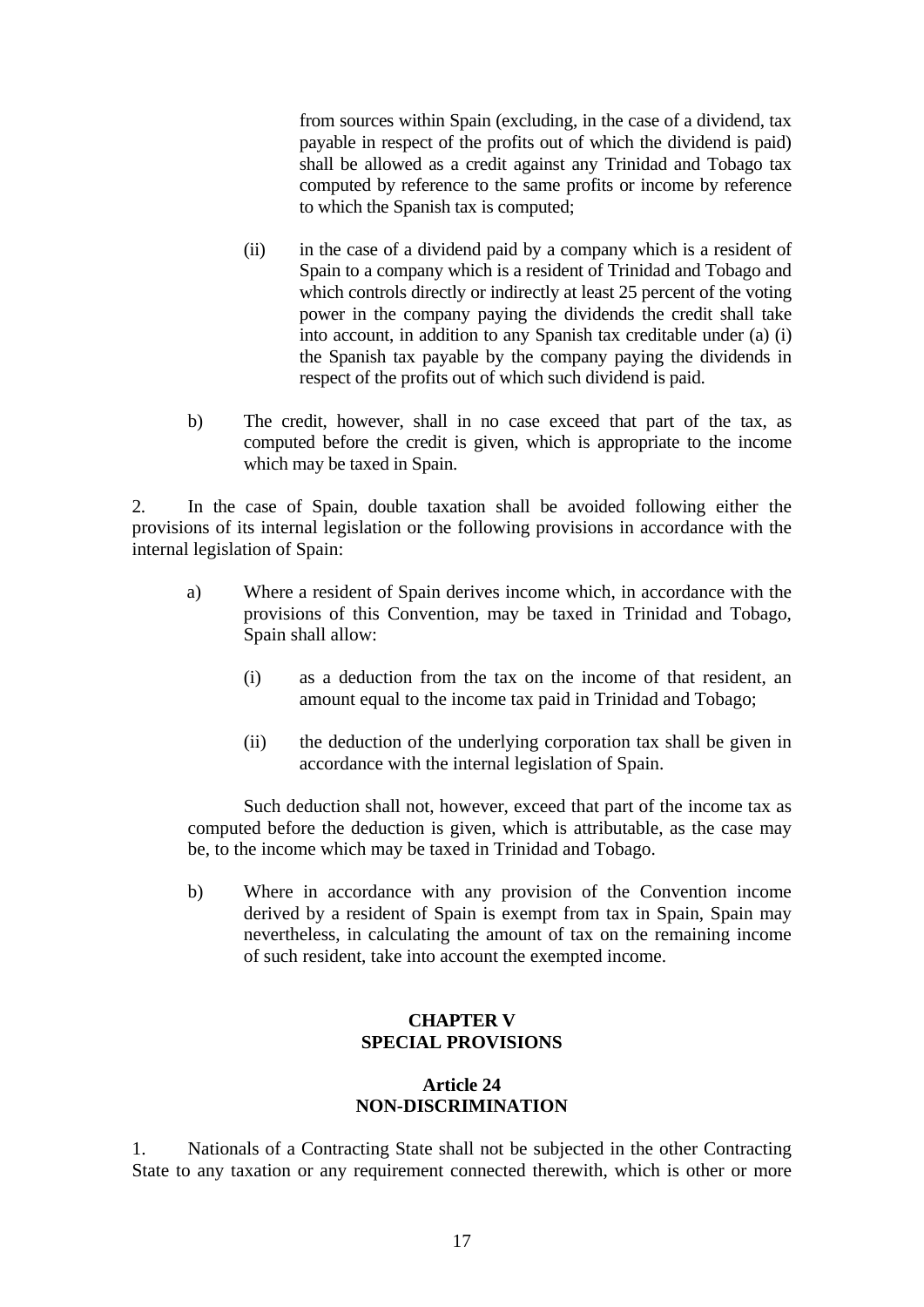burdensome than the taxation and connected requirements to which nationals of that other State in the same circumstances, in particular with respect to residence, are or may be subjected. This provision shall, notwithstanding the provisions of Article 1 (Persons Covered), also apply to persons who are not residents of one or both of the Contracting States.

2. The taxation on a permanent establishment which an enterprise of a Contracting State has in the other Contracting State shall not be less favourably levied in that other State than the taxation levied on enterprises of that other State carrying on the same activities. This provision shall not be construed as obliging a Contracting State to grant to residents of the other Contracting State any personal allowances, reliefs and reductions for taxation purposes on account of civil status or family responsibilities which it grants to its own residents.

3. Except where the provisions of paragraph 1 of Article 9 (Associated Enterprises), paragraph 7 of Article 11 (Interest), paragraph 6 of Article 12 (Royalties) or paragraph 6 of Article 13 (Management Charges) apply, interest, royalties, management charges and other disbursements paid by an enterprise of a Contracting State to a resident of the other Contracting State shall, for the purpose of determining the taxable profits of such enterprise, be deductible under the same conditions as if they had been paid to a resident of the first-mentioned State.

4. Enterprises of a Contracting State, the capital of which is wholly or partly owned or controlled, directly or indirectly, by one or more residents of the other Contracting State, shall not be subjected in the first-mentioned State to any taxation or any requirement connected therewith which is other or more burdensome than the taxation and connected requirements to which other similar enterprises of the first-mentioned State are or may be subjected.

5. The provisions of this Article shall, notwithstanding the provisions of Article 2 (Taxes Covered), apply to taxes of every kind and description.

# **Article 25 MUTUAL AGREEMENT PROCEDURE**

1. Where a person considers that the action of one or both of the Contracting States result or will result for him in taxation not in accordance with the provisions of this Convention, he may, irrespective of the remedies provided by the domestic law of those States, present his case to the competent authority of the Contracting State of which he is a resident or, if his case comes under paragraph 1 of Article 24 (Non-Discrimination), to that of the Contracting State of which he is a national. The case must be presented within three years from the first notification of the action resulting in taxation not in accordance with the provisions of this Convention.

2. The competent authority shall endeavour if the objection appears to it to be justified and if it is not itself able to arrive at a satisfactory solution, to resolve the case by mutual agreement with the competent authority of the other Contracting State, with a view to the avoidance of taxation which is not in accordance with this Convention. Any agreement reached shall be implemented notwithstanding any time limits in the domestic law of the Contracting States.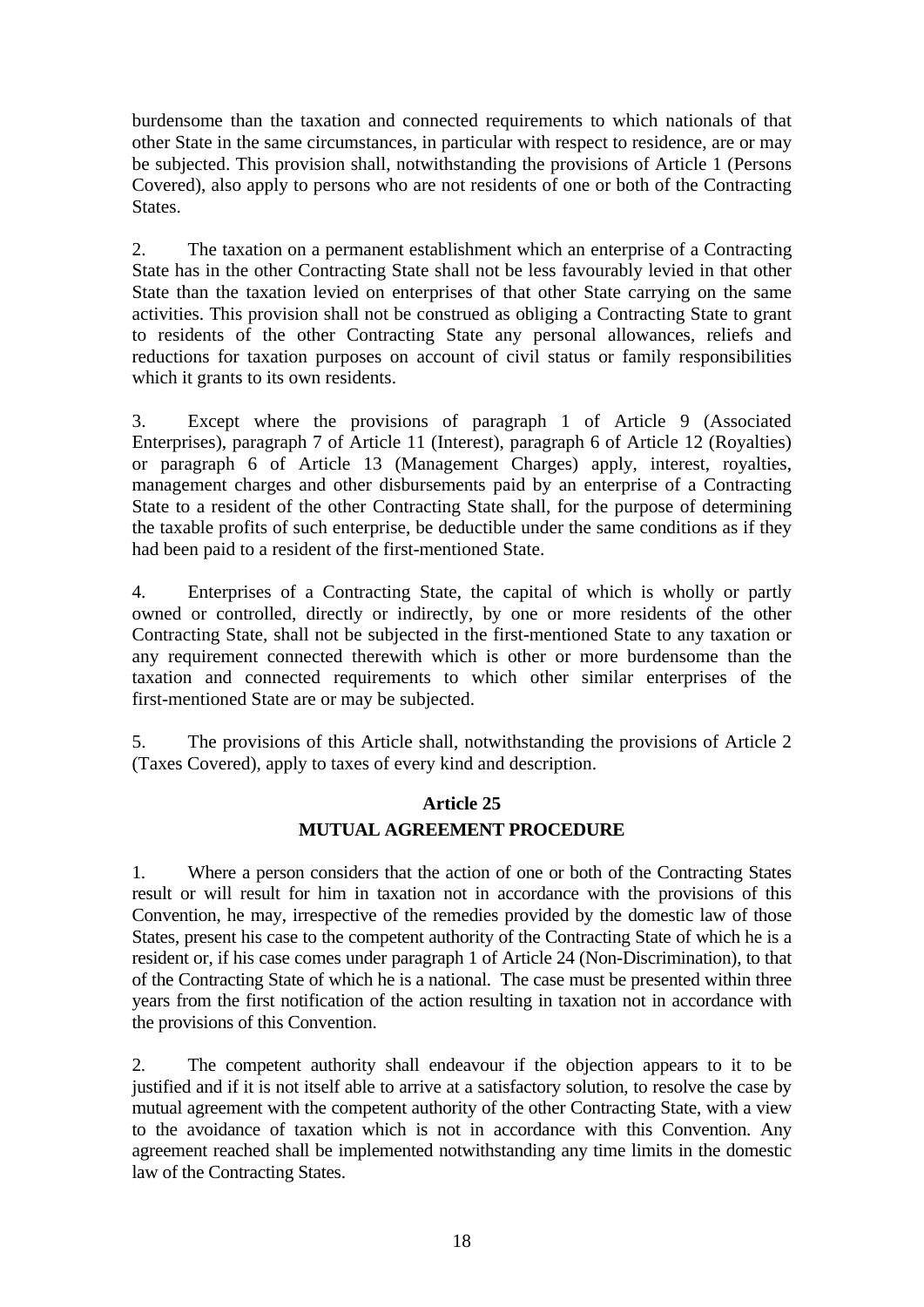3. The competent authorities of the Contracting States shall endeavour to resolve by mutual agreement any difficulties or doubts arising as to the interpretation or application of this Convention. They may also consult together for the elimination of double taxation in cases not provided for in this Convention.

4. The competent authorities of the Contracting States may communicate with each other directly for the purpose of reaching an agreement in the sense of the preceding paragraphs. The competent authorities shall, through consultations, develop appropriate bilateral procedures, conditions, methods and techniques for the implementation of the mutual agreement procedure provided for in this Article.

#### **Article 26 EXCHANGE OF INFORMATION**

1. The competent authorities of the Contracting States shall exchange such information as is foreseeably relevant for carrying out the provisions of this Convention or to the administration or enforcement of the domestic laws concerning taxes of every kind and description imposed on behalf of the Contracting States, or of their political subdivisions or local authorities, insofar as the taxation there under is not contrary to the Convention. The exchange of information is not restricted by Articles 1 (Persons Covered) and 2 (Taxes Covered).

2. Any information received under paragraph 1 by a Contracting State shall be treated as secret in the same manner as information obtained under the domestic laws of that State and shall be disclosed only to persons or authorities (including courts and administrative bodies) concerned with the assessment or collection of, the enforcement or prosecution in respect of, the determination of appeals in relation to the taxes referred to in paragraph 1, or the oversight of the above. Such persons or authorities shall use the information only for such purposes. They may disclose the information in public court proceedings or in judicial decisions.

3. In no case shall the provisions of paragraphs 1 and 2 be construed so as to impose on a Contracting State the obligation:

- a) to carry out administrative measures at variance with the laws and administrative practice of that or of the other Contracting State;
- b) to supply information which is not obtainable under the laws or in the normal course of the administration of that or of the other Contracting State;
- c) to supply information which would disclose any trade, business, industrial, commercial or professional secret or trade process, or information the disclosure of which would be contrary to public policy (ordre public).

4. If information is requested by a Contracting State in accordance with this Article, the other Contracting State shall use its available information gathering measures to obtain the requested information, even though that other State may not need such information for its own tax purposes. The obligation contained in the preceding sentence is subject to the limitations of paragraph 3 except where such limitations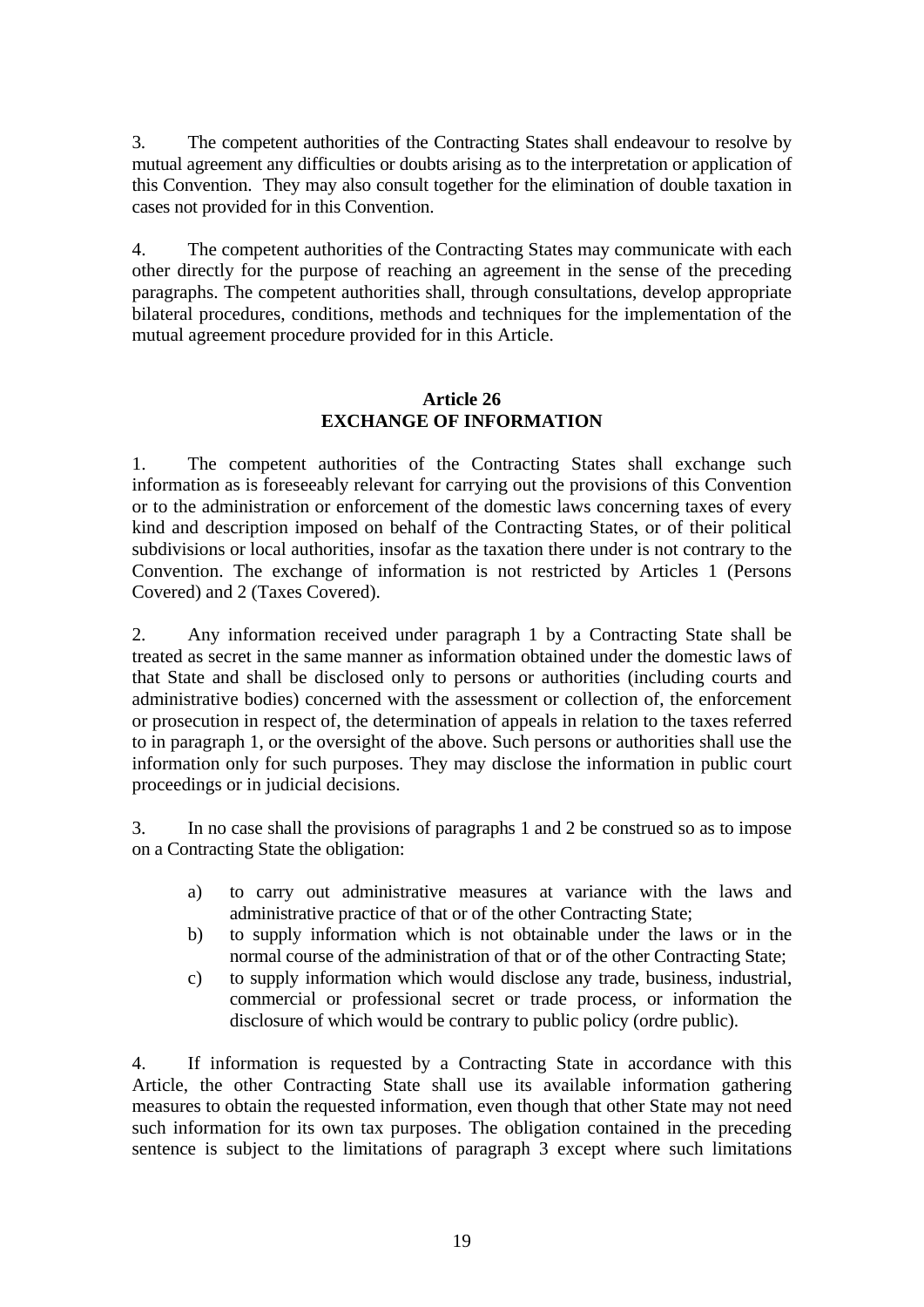5. In no case shall the provisions of paragraph 3 be construed to permit a Contracting State to decline to supply information solely on the grounds that such information is held by a bank or other financial institution, a nominee or person acting in an agency or a fiduciary capacity or because it relates to ownership interests in a person.

#### **Article 27 MEMBERS OF DIPLOMATIC MISSIONS AND CONSULAR POSTS**

Nothing in this Convention shall affect the fiscal privileges of members of diplomatic missions or consular posts under the general rules of international law or under the provisions of special agreements.

# **CHAPTER VI FINAL PROVISIONS**

# **Article 28 ENTRY INTO FORCE**

1. The Governments of the Contracting States shall notify each other, through diplomatic channels that the internal procedures required by each Contracting State for the entry into force of this Convention have been complied with.

2. This Convention shall enter into force after a period of three months following the date of receipt of the later of these notifications and shall thereupon have effect:

- a) regarding taxes payable or assessed on income for a taxable year or year of income, in any taxable year or year of income beginning on or after the date on which this Convention enters into force;
- b) regarding all other cases, including taxes withheld at source on amounts paid, credited or remitted to non-residents, on the date on which the Convention enters into force.

#### **Article 29 TERMINATION**

1. This Convention shall remain in force until terminated by a Contracting State. Either Contracting State may terminate the Convention, through diplomatic channels, by giving written notice of termination at least six months before the end of any calendar year beginning on or after the expiration of a period of five years from the date of its entry into force.

2. In such event, the Convention shall cease to have effect: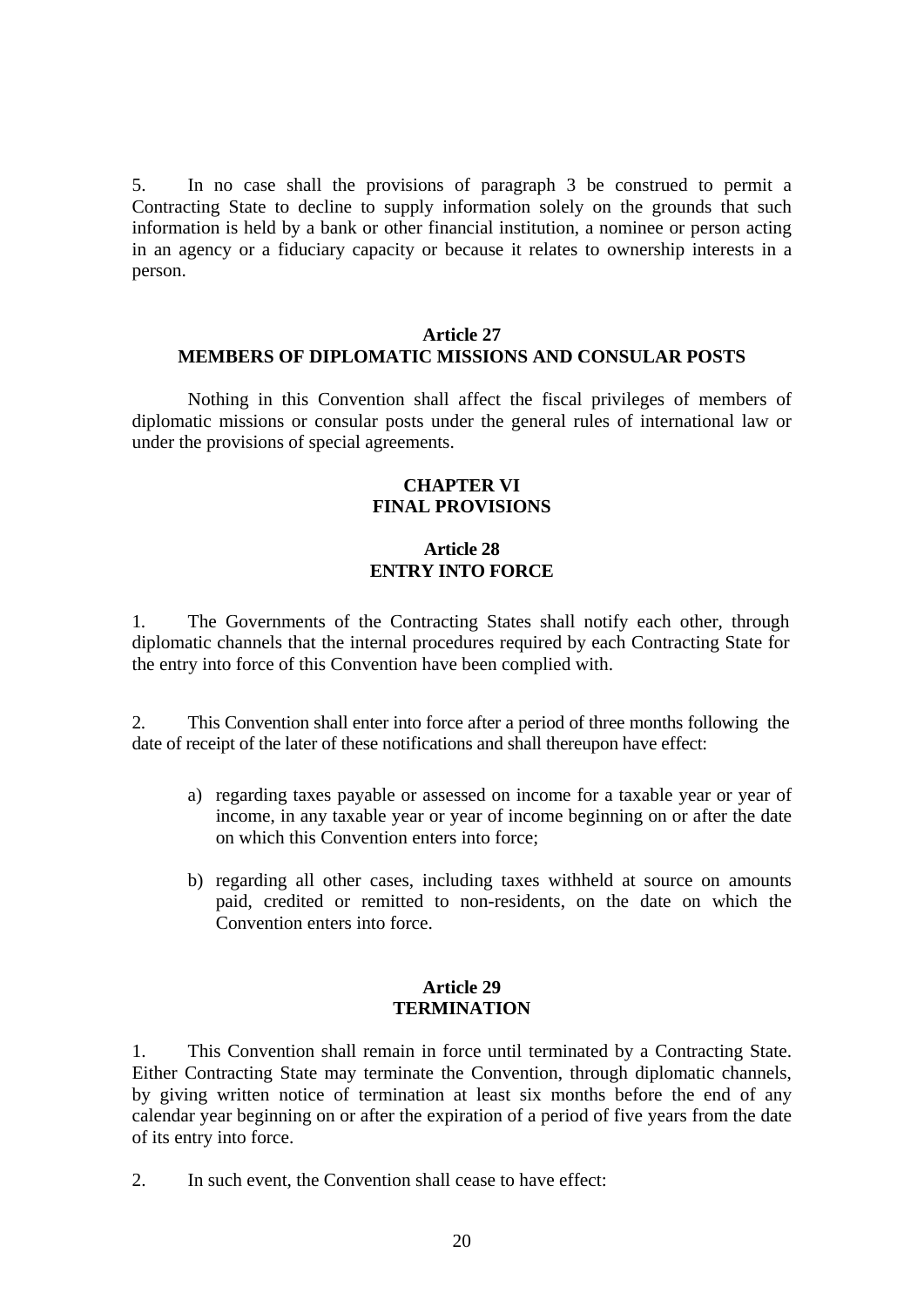- a) regarding taxes payable or assessed on income for a taxable year or year of income, in any taxable year or year of income beginning on or after the first day of January in the calendar year next following that in which the notice is given;
- b) regarding all other cases, including taxes withheld at source on amounts paid, credited or remitted to non-residents, on the first day of January in the calendar year next following that in which notice is given.

In witness whereof the undersigned, being duly authorised thereto, have signed this Convention.

Done at .......................................…………………………………………………….. this ........ day of ................ in duplicate in the English and Spanish languages, both texts being equally authentic.

For the Republic of For the Trinidad and Tobago Kingdom of Spain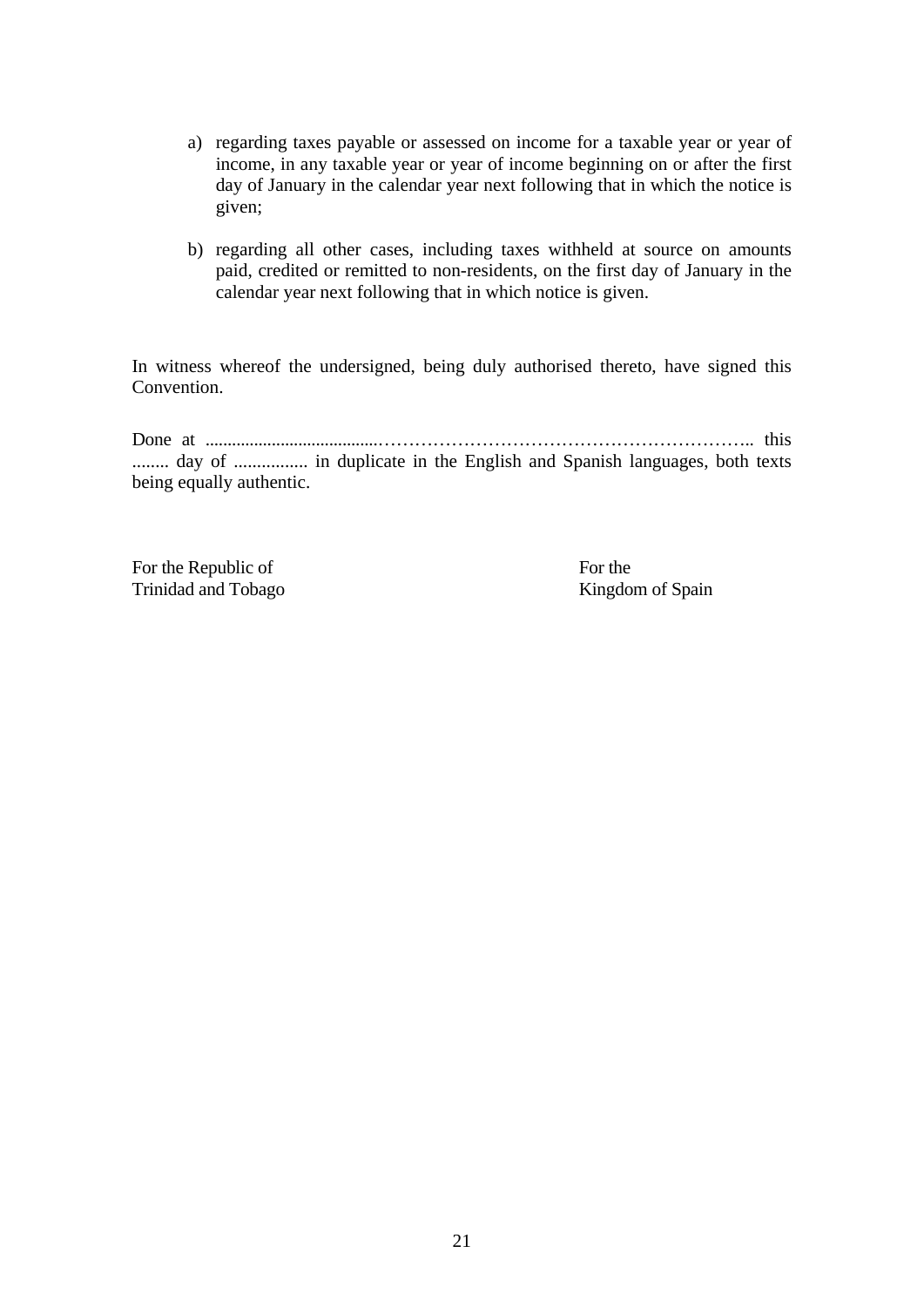# **P R O T O C O L**

At the moment of signing the Convention between the Kingdom of Spain and the Republic of Trinidad and Tobago for the avoidance of double taxation and the prevention of fiscal evasion with respect to taxes on income, the undersigned have agreed upon the following provisions which shall be an integral part of the Convention:

#### **I Entitlement to treaty benefits**

- 1. The provisions of this Convention shall not be construed so as to restrict in any manner the application of anti-fraud, anti-abuse and improper use provisions or doctrines under the laws of a Contracting State. By way of example, where in accordance with the provisions of the laws of a Contracting State and of this Convention, it is ascertained that if an enterprise of a Contracting State which ordinarily carries on business activities in the other Contracting State through a permanent establishment, structures its other business activities in the other Contracting State with the intention of avoiding taxation in the other Contracting State where its permanent establishment is situated, the profits of such other activities may be attributable to the permanent establishment.
- 2. It is understood that the benefits under this Convention shall not be granted to a person, which is not the beneficial owner of the items of income derived from the other Contracting State.
- 3. This Convention does not prevent Contracting States from applying domestic rules pertaining to Controlled Foreign Companies (CFCs).

# **II Ad Article 4 (Resident)**

In the case of Trinidad and Tobago, with respect to individuals, certificates of residence will only be issued to "ordinary resident and domiciled" taxpayers.

#### **III Ad Article 12 (Royalties)**

The term does not include any amounts paid in respect of the operation of mines, oil or gas wells, quarries, or other natural resources.

#### **IV Ad Articles 10 (Dividends), 11 (Interest), 12 (Royalties), 13 (Management Charges) and 14 (Capital Gains)**

A.- Notwithstanding the remaining provisions of this Convention, the provisions of Articles 10 (Dividends), 11 (Interest), 12 (Royalties), 13 (Management Charges) and 14 (Capital Gains) of this Convention shall not apply if:

(i) the entity of a Contracting State paying the dividends, interests, royalties, management charges or capital gains to a resident in the other Contracting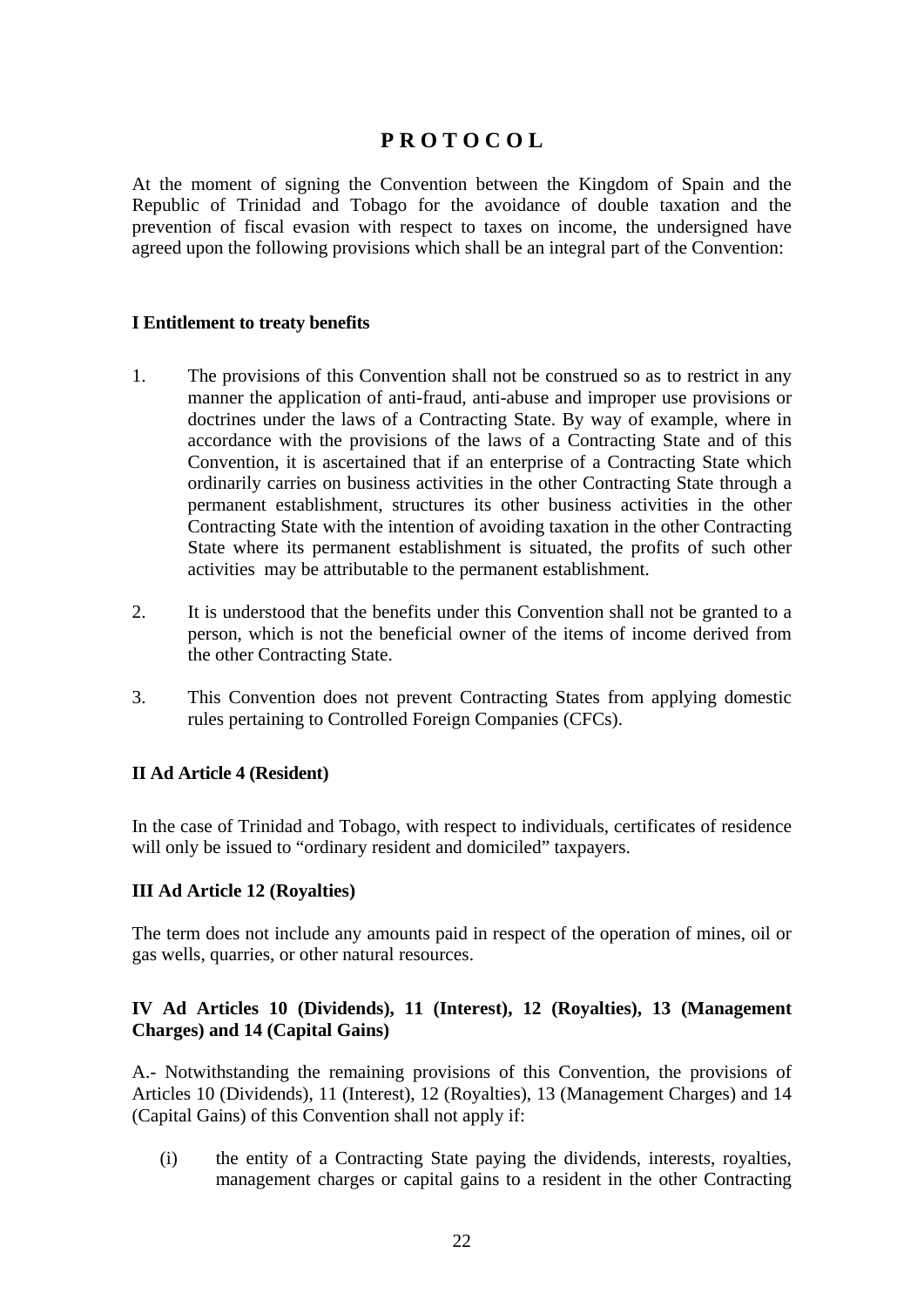State has derived its income from a jurisdiction that does not have a Double Taxation Agreement with that other Contracting State; and

(ii) that income is exempt from or not subjected to tax in the first-mentioned Contracting State.

B.- Notwithstanding the provisions of this Convention, the provisions of Articles 10 (Dividends), 11 (Interest), 12 (Royalties), 13 (Management Charges) and 14 (Capital Gains) of this Convention shall not apply if:

- (i) an entity paying the dividends, interest, royalties, management charges or capital gains is resident in a Contracting State and persons who are not residents of that State hold, directly or indirectly, a participation in this entity of more than 75 per cent of the share capital; and
- (ii) the income derived by that entity is exempt from or not subjected to tax in the first-mentioned Contracting State.

An entity which under the preceding paragraphs would not be entitled to the benefits of the Convention in respect of the aforementioned items of income, could still be granted such benefits if the competent authorities of the Contracting States agree under Article 25 of the Convention (Mutual Agreement Procedure) that the establishment of the entity and the conduct of its operations are founded on sound business reasons and thus do not have as its primary purpose the obtaining of such benefits.

# **V. AD. Article 26 (Exchange of Information)**

It is understood that Article 26 of the Convention (Exchange of Information) will apply under the following guidelines:

# **A. Definitions**

For the purposes of this Protocol provision, it is understood that:

- a) the term "publicly traded company" means any company whose principal class of shares is listed on a recognised stock exchange provided that its listed shares can be readily purchased or sold by the public. Shares can be purchased or sold "by the public" if the purchase or sale is not implicitly or explicitly restricted to a limited group of investors;
- b) the term "principal class of shares" means the class or classes of shares representing a majority of the voting power and value of the company;
- c) the term "recognised stock exchange" means any stock exchange that operates under the supervision of a Regulatory Authority whose regulations contain sufficient safeguards against private limited companies posing as publicly listed companies;
- d) the term "collective investment fund or scheme" means any pooled investment vehicle, irrespective of its legal form. The term "public collective investment fund or scheme" means any collective investment fund or scheme provided that the units, shares or other interests in the fund or scheme can be readily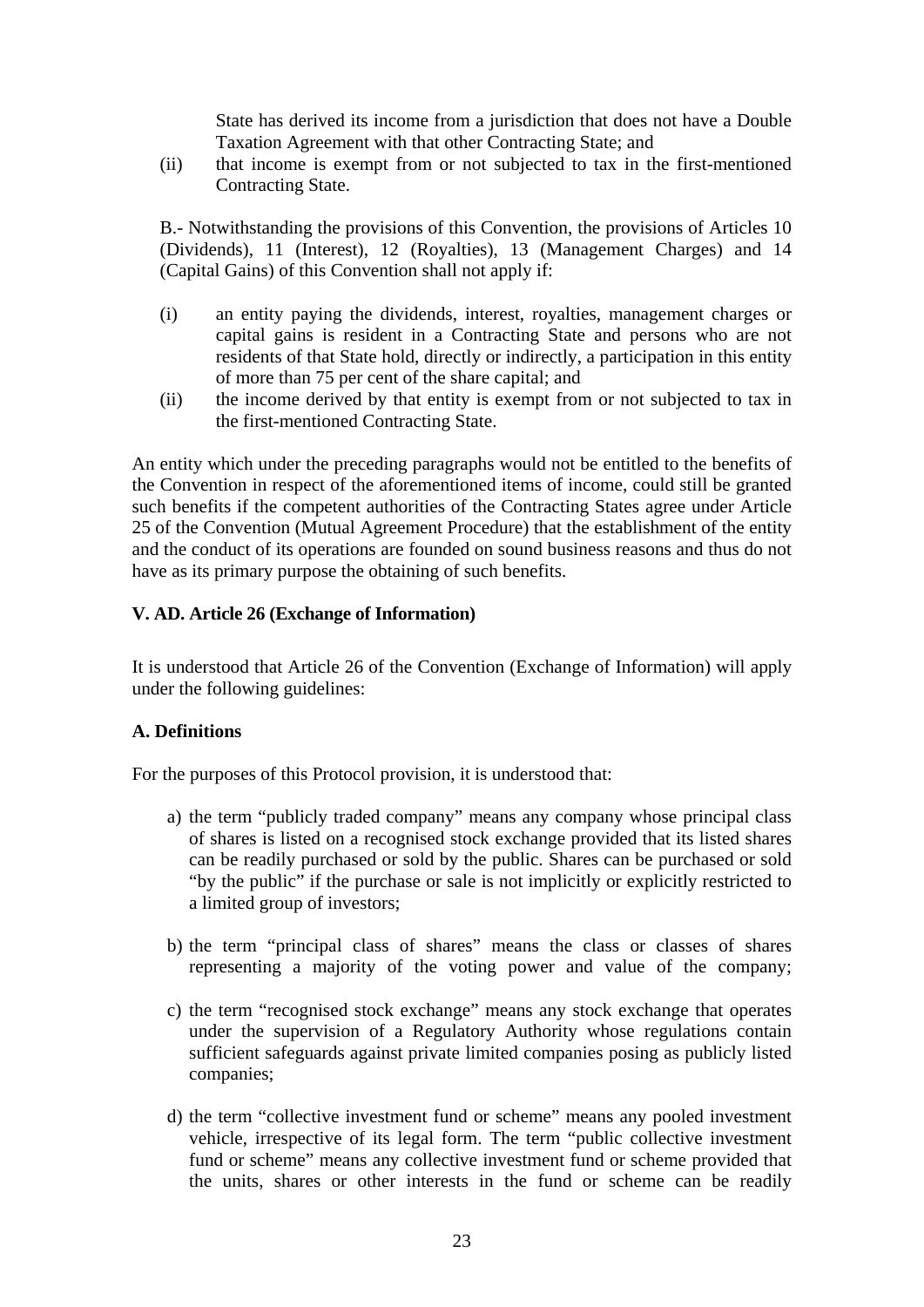- e) the term "information gathering measures" means a provision in any law and administrative or judicial procedures enabling a Contracting State to obtain and provide the requested information;
- f) the term "information" means any fact, statement or record in whatever form;
- g) the term "notification" means the delivery of documents to residents of either Contracting State according to the rules that govern the delivery of documents in that State.

#### **B. Exchange of Information upon Request**

- 1. The competent authority of a Contracting State shall provide upon request information as is foreseeably relevant for the purposes referred to in Article 26 (Exchange of Information). Such information shall be exchanged without regard to whether the conduct being investigated would constitute a crime under the laws of that Contracting State if such conduct occurred therein.
- 2. If the information in the possession of the competent authority of a Contracting State is not sufficient to enable it to comply with a request for information, that Contracting State shall use all available information gathering measures to provide the other Contracting State with the information requested, notwithstanding that the first mentioned Contracting State may not need such information for its own tax purposes.
- 3. If specifically requested by the competent authority of a Contracting State, the competent authority of the other Contracting State shall provide information under Article 26 (Exchange of Information), to the extent allowable under its domestic laws, in the form of depositions of witnesses and authenticated copies of original records.
- 4. Each Contracting State shall ensure that its competent authority for the purposes specified in Article 26 (Exchange of Information) use its available powers to obtain and provide upon request:
	- a) information held by banks, other financial institutions, and any person acting in an agency or fiduciary capacity including nominees and trustees;
	- b) information regarding the ownership of companies, partnerships, trusts, foundations and other persons, including, within the constraints of Article 1 of the Convention (Persons Covered), ownership information on all such persons in an ownership chain; in the case of trusts, information on settlors, trustees and beneficiaries; and in the case of foundations, information on founders, members of the foundation council and beneficiaries.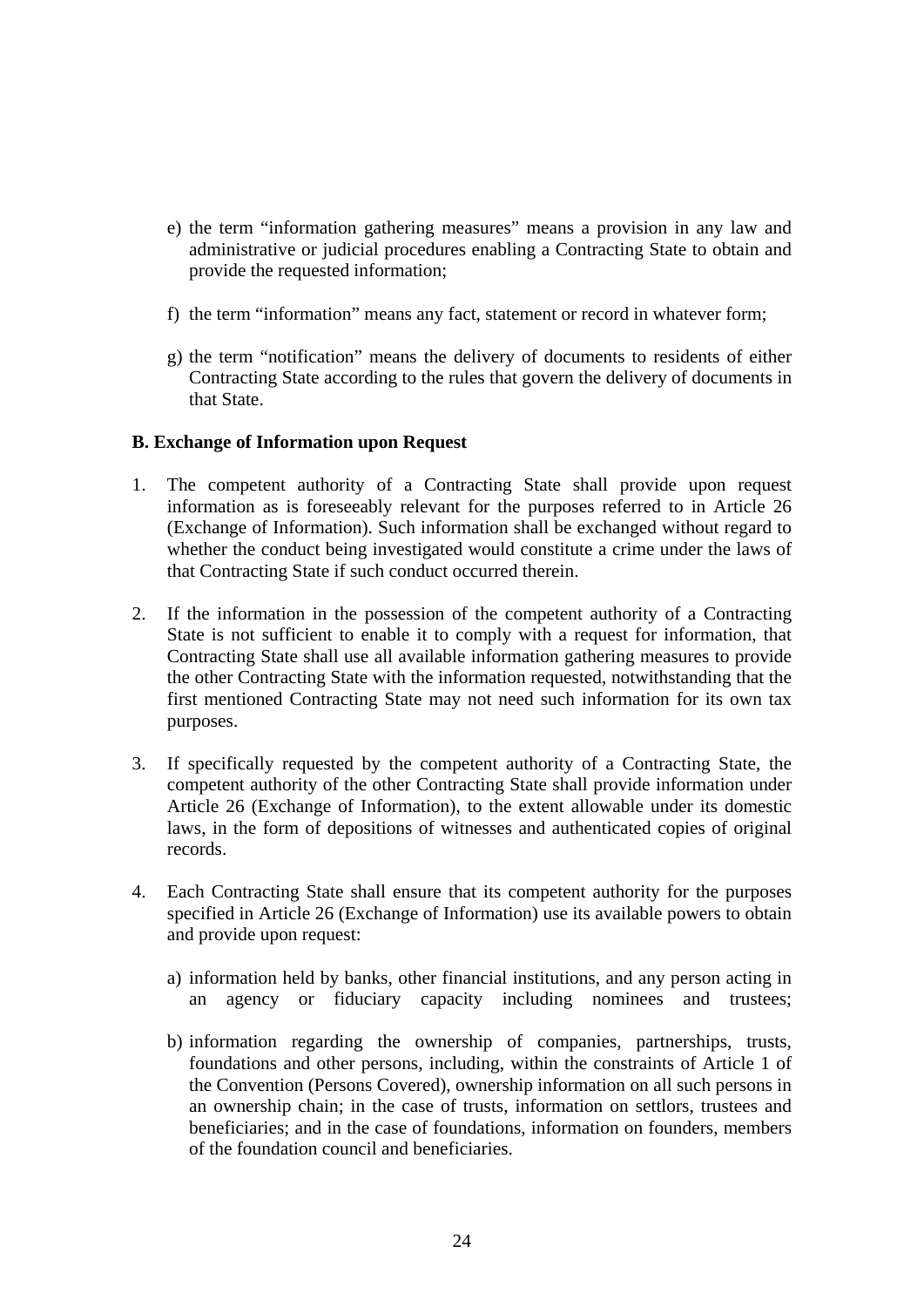Further, Article 26 (Exchange of Information) does not create an obligation on the Contracting States to obtain or provide ownership information with respect to publicly traded companies or public collective investment funds.

- 5. The competent authority of a Contracting State shall forward the requested information as promptly as possible to the other Contracting State. To ensure a prompt response, the competent authority of the first mentioned Contracting State shall:
	- a) Confirm receipt of a request in writing to the competent authority of the other Contracting State and shall notify the competent authority of the other Contracting State of deficiencies in the request, if any, within 60 days of the receipt of the request.
	- b) If the competent authority of the first mentioned Contracting State has been unable to obtain and provide the information within 90 days of the receipt of the request, including if it encounters obstacles in furnishing the information or it refuses to furnish the information, immediately inform the other Contracting State, explaining the reason for its inability, the nature of the obstacles or the reasons for its refusal.

In the event that the first mentioned Contracting State has not provided the information within 6 months of the receipt of the request, it shall inform the other Contracting State of the progress made in obtaining the requested information and provide with its best estimate within what period of time the request can be complied with. If the first mentioned Contracting State is unable to comply with the request it will so inform the other Contracting State, while providing the reasons for its inability. The other Contracting State shall subsequently decide whether or not to rescind its request. If it decides not to rescind its request the Contracting States shall informally and directly, through mutual agreement or otherwise, discuss the possibilities to achieve the purpose of the request and consult with each other the manner in which to achieve that objective.

The time restrictions mentioned in this Article do not in any way affect the validity and legality of information exchanged under this Convention.

6. The competent authorities of the Contracting States may by mutual agreement settle the mode in which requests for information shall be submitted.

#### **C . Possibility of Declining a Request**

- 1. The provisions of this Convention shall not impose on a Contracting State the obligation to obtain or provide information, which would reveal confidential communication between a client and an attorney, solicitor or other admitted legal representative where such communication is:
	- a) produced for the purposes of seeking or providing legal advice; or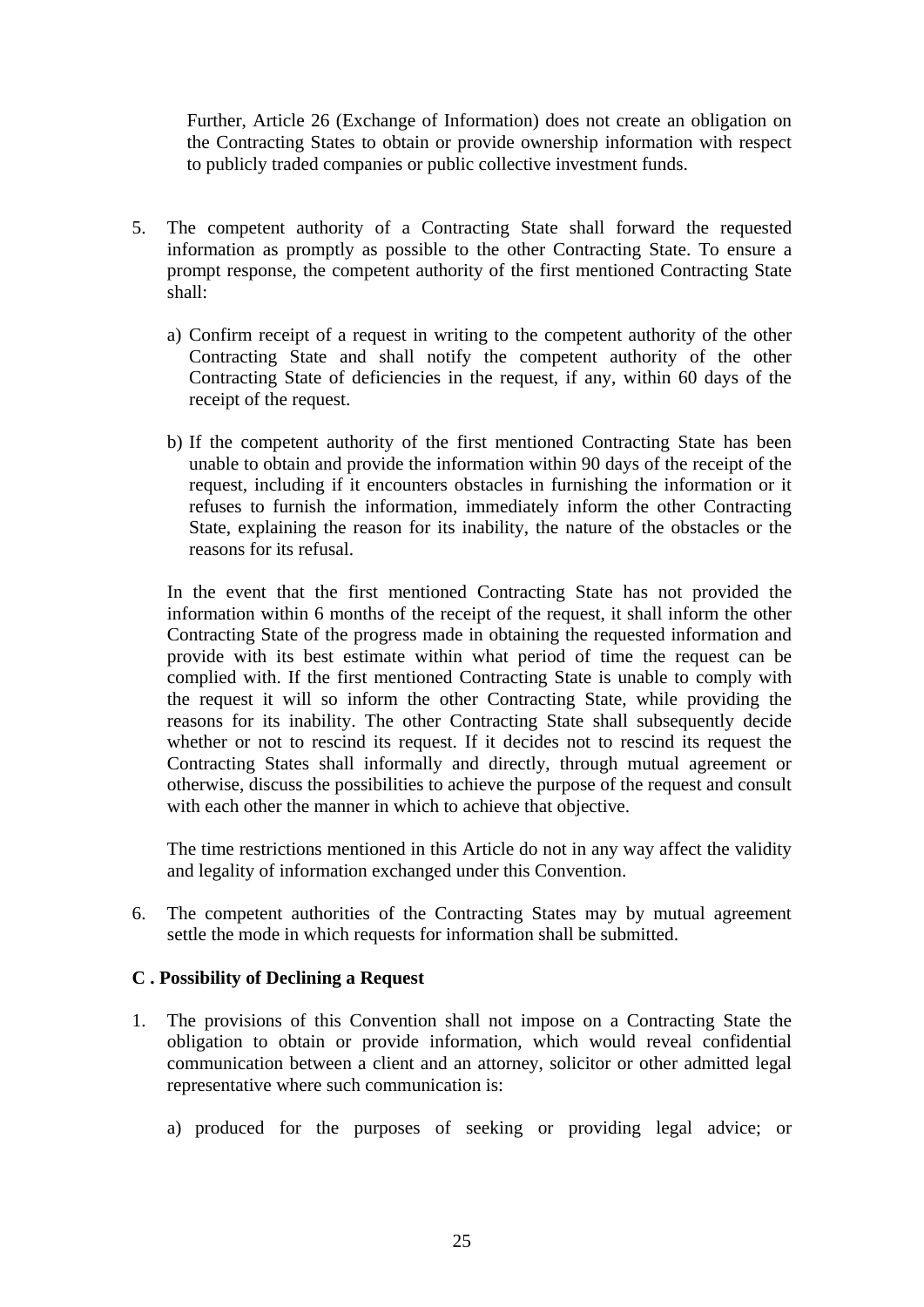- b) produced for the purposes of use in existing or contemplated legal proceedings.
- 2. A Contracting State may decline a request for information if the information is requested by the other Contracting State to administer or enforce a provision of the tax law of the other Contracting State, or any requirement connected therewith, which discriminates against a national of the first mentioned Contracting State as compared with a national of the other Contracting State in the same circumstances.
- 3. The rights and safeguards secured to persons by the laws or administrative practice of the Contracting State which has been requested to provide the information under this Article remain applicable to the extent that they do not unduly prevent or delay effective exchange of information

# **D. Tax Examinations Abroad**

It is understood that co-operation between both Contracting States includes tax examinations abroad within the following framework:

1. At the request of the competent authority of one Contracting State, the competent authority of the other Contracting State may allow representatives of the competent authority of the first-mentioned Contracting State to be present at the appropriate part of a tax examination in the second-mentioned Contracting State.

Notwithstanding the above-mentioned provisions, the procedural domestic law of the Contracting States would remain applicable.

2. If the request referred to in paragraph 1 is acceded to, the competent authority of the Contracting State conducting the examination shall, as soon as possible, notify the competent authority of the other Contracting State about the time and place of the examination, the authority or official designated to carry out the examination and the procedures and conditions required by the first-mentioned State for the conduct of the examination. All decisions with respect to the conduct of the tax examination shall be made by the Contracting State conducting the examination.

# **E. Request for Notifications**

It is understood that co-operation between both Contracting States includes assistance for notifications within the following framework:

- 1. The authority of a Contracting State, at the request of the competent authority of the other Contracting State, and in accordance with the laws which govern the notification of such instruments in the first mentioned Contracting State, shall notify, when possible, decisions and any other instrument which emanate from the administrative authorities of the other Contracting State and concern the application of taxes of every kind and description imposed on behalf of the Contracting States.
- 2. The competent authority of a Contracting State shall inform the competent authority of the other Contracting State of the name, address and any other relevant